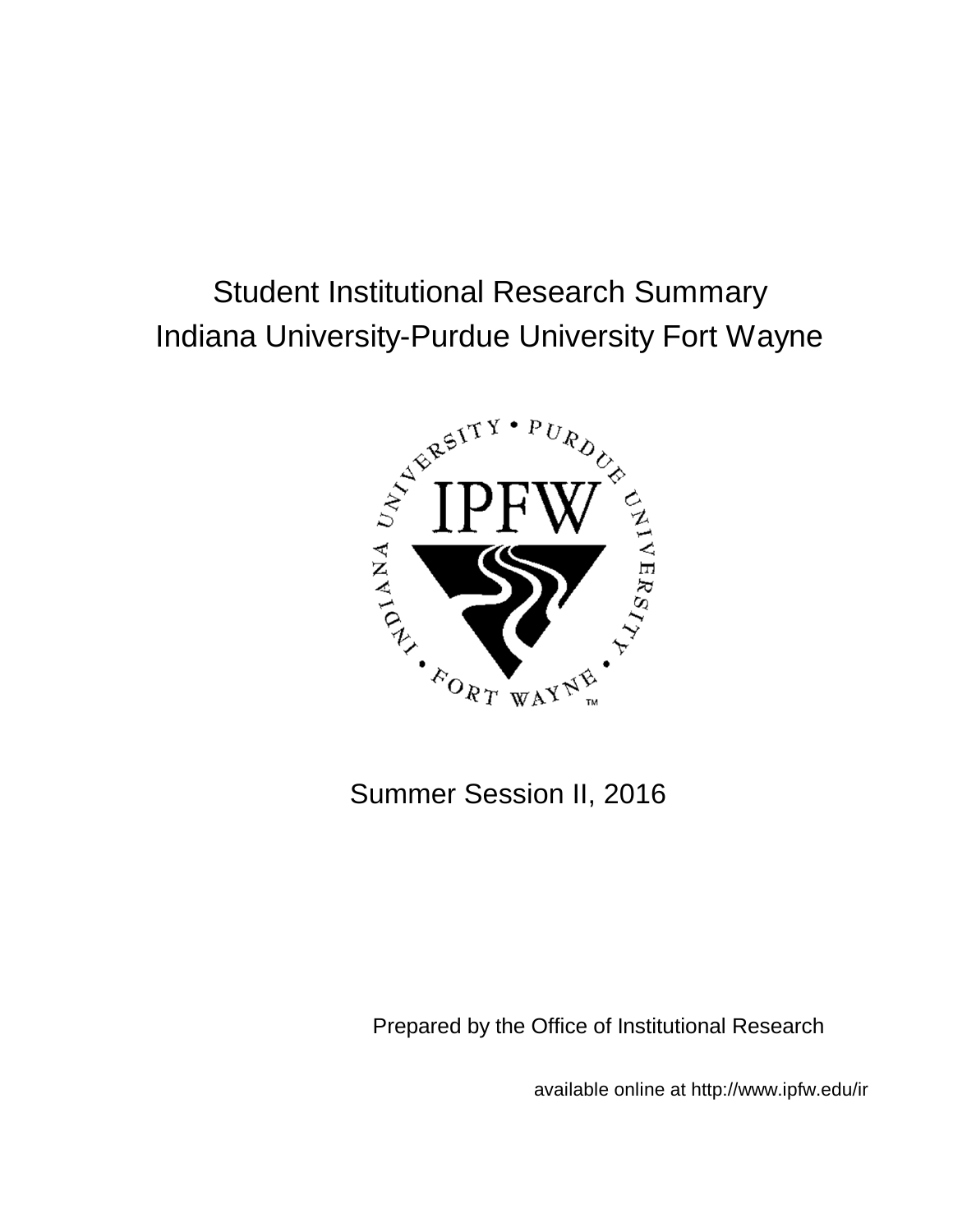## **Table of Contents**

|       |                                                                                                        | Page                                       |
|-------|--------------------------------------------------------------------------------------------------------|--------------------------------------------|
| I.    | <b>Student Enrollment Summary</b>                                                                      |                                            |
|       | <b>Enrollment by Class Standing</b><br>А.                                                              | 1                                          |
|       | В.<br><b>Enrollment by Academic Unit</b>                                                               | $\mathbf 1$                                |
|       | C.<br>Credit Hours by Level and Residency                                                              | $\mathbf 1$                                |
|       | <b>Enrollment by Level and Residency</b><br>D.                                                         | $\mathbf 1$                                |
|       | Е.<br><b>Enrollment and Credit Hours by University</b>                                                 | $\mathbf{1}$                               |
|       | F.<br>Full Time Equivalent Enrollment by Level                                                         | $\mathbf 1$                                |
|       | G.<br><b>Enrollment by Class Standing and University</b><br>Η.<br>Enrollment by Sex, Status, and Level | $\overline{\mathbf{c}}$                    |
|       | <b>Enrollment by Ethnic Category and Status</b><br>L.                                                  | $\overline{\mathbf{c}}$<br>$\overline{2}$  |
| Ш.    | <b>Student Enrollment Profile</b>                                                                      |                                            |
|       | <b>Enrollment by Geographic Area</b><br>А.                                                             | 3                                          |
|       | B.<br><b>Enrollment by Age Group</b>                                                                   |                                            |
|       | C.<br><b>Enrollment by Sex and Marital Status</b>                                                      |                                            |
|       | D.<br><b>Enrollment by Ethnic Category</b>                                                             | $\begin{array}{c} 3 \\ 3 \\ 3 \end{array}$ |
|       | Ε.<br><b>Enrollment by Class Standing</b>                                                              |                                            |
|       | F.<br>Enrollment by Full-Time/Part-Time Status and Sex                                                 | 3                                          |
| III.  | <b>Enrollment and Degree History</b>                                                                   |                                            |
|       | <b>Student Enrollment History</b><br>А.                                                                | 4                                          |
|       | Certificates and Degrees Awarded at IPFW<br>В.                                                         | 5                                          |
| IV.   | <b>Departmental Enrollment History</b>                                                                 | 6                                          |
| V.    | <b>Admissions Information Summary</b>                                                                  |                                            |
|       | Admissions for Current Term by Month<br>А.                                                             | 8                                          |
|       | В.<br>Number of Undergraduate Admissions                                                               | 8                                          |
|       | C.<br>Number of Undergraduate Matriculants                                                             | 8                                          |
| VI.   | <b>Profile of Beginners</b>                                                                            |                                            |
|       | <b>Class Rank of Beginners</b><br>Α.                                                                   | 9                                          |
|       | В.<br><b>Mean SAT Scores of Beginners</b><br>C.<br>Mean ACT Scores of Beginners                        | 9<br>$\boldsymbol{9}$                      |
|       | D.<br>Full-Time/Part-Time Status of Beginners                                                          | $\overline{9}$                             |
|       | Ε.<br><b>High School GPA of Beginners</b>                                                              | $\overline{9}$                             |
|       | F.<br>High School Beginners by High School Graduation Type                                             | 9                                          |
| VII.  | <b>Schedule of Classes Information</b>                                                                 |                                            |
|       | <b>Classes Offered and Closed</b><br>А.                                                                | 10                                         |
|       | B.<br>Utilization of General Academic Rooms by Time Periods                                            | 11                                         |
| VIII. | <b>Registration and Drop-Add Activity Summary</b>                                                      | 12                                         |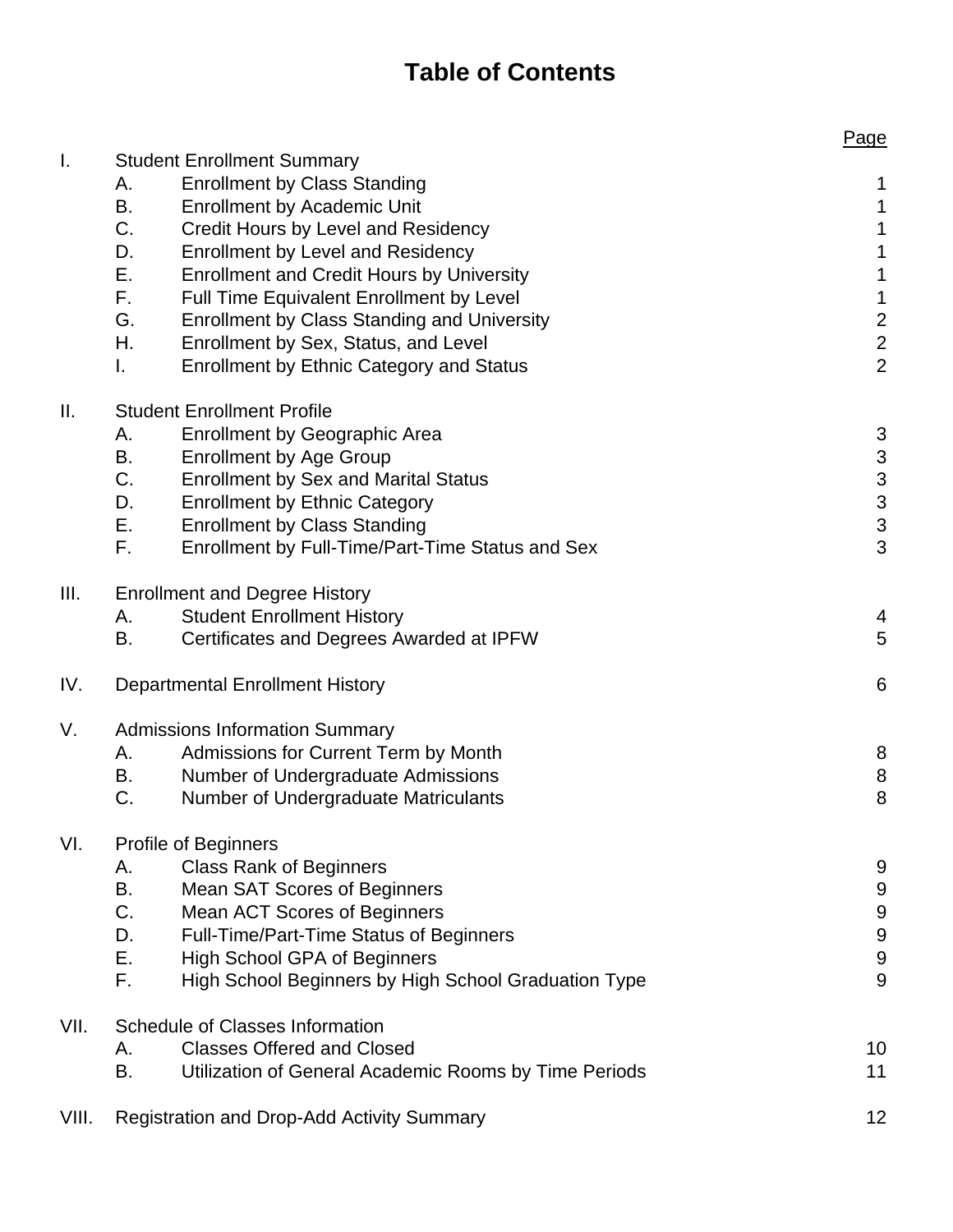#### **I. Student Enrollment Summary: Summer II, 2016**

|                                                                                    | Summer II | Summer II |                                             |                          |          |
|------------------------------------------------------------------------------------|-----------|-----------|---------------------------------------------|--------------------------|----------|
|                                                                                    | 2015      | 2016      | Change                                      |                          | % Change |
| A. Enrollment by Class Standing                                                    |           |           |                                             |                          |          |
| New Freshman                                                                       | 24        | 46        | 22<br>+                                     | $\ddot{}$                | 91.7     |
| Returning Freshman                                                                 | 341       | 292       | 49<br>$\blacksquare$                        | $\blacksquare$           | 14.4     |
| Sophomore                                                                          | 343       | 272       | 71<br>$\blacksquare$                        | $\blacksquare$           | 20.7     |
| Junior                                                                             | 346       | 366       | 20<br>$\ddot{}$                             | $\ddot{}$                | 5.8      |
| Senior                                                                             | 477       | 471       | 6<br>$\blacksquare$                         | $\blacksquare$           | 1.3      |
| <b>UG Non-Degree</b>                                                               | 127       | 96        | 31<br>$\blacksquare$                        | $\frac{1}{2}$            | 24.4     |
| Graduate                                                                           | 162       | 168       | 6<br>+                                      | $\ddot{}$                | 3.7      |
| Grad. Non-Degree                                                                   | 15        | 12        | $\ensuremath{\mathsf{3}}$<br>$\blacksquare$ | $\blacksquare$           | 20.0     |
| <b>TOTAL</b>                                                                       | 1,835     | 1,723     | 112<br>$\blacksquare$                       | $\blacksquare$           | 6.1      |
| <b>B.</b> Enrollment by Academic Unit                                              |           |           |                                             |                          |          |
| Arts & Sciences                                                                    | 447       | 383       | 64<br>$\blacksquare$                        | $\overline{\phantom{a}}$ | 14.3     |
| <b>Business</b>                                                                    | 214       | 220       | $\,6$<br>$\pm$                              | $\ddot{}$                | 2.8      |
| <b>Continuing Studies</b>                                                          | 143       | 121       | 22<br>$\blacksquare$                        | $\frac{1}{2}$            | 15.4     |
| <b>Education &amp; Public Policy</b>                                               | 254       | 270       | 16<br>$\ddot{}$                             | $\ddot{}$                | 6.3      |
| Engineering, Tech, & Computer Sci.                                                 | 274       | 258       | 16<br>$\blacksquare$                        | $\blacksquare$           | 5.8      |
| <b>Health &amp; Human Services</b>                                                 | 255       | 270       | 15<br>$\ddot{}$                             | $\ddot{}$                | 5.9      |
| <b>Labor Studies</b>                                                               | 1         | 1         | $\mathbf 0$                                 |                          | $-$      |
| Unit of Affilliated Programs                                                       | 207       | 163       | 44<br>$\blacksquare$                        | $\blacksquare$           | 21.3     |
| Visual & Performing Arts                                                           | 40        | 37        | $\ensuremath{\mathsf{3}}$                   |                          | 7.5      |
| <b>TOTAL</b>                                                                       | 1,835     | 1,723     | 112<br>$\frac{1}{2}$                        |                          | 6.1      |
| Note: See notes at the end of section IV.                                          |           |           |                                             |                          |          |
| C. Credit Hours by Level and Residency                                             |           |           |                                             |                          |          |
| <b>UG Resident</b>                                                                 | 5,865     | 5,333     | 532<br>$\qquad \qquad \blacksquare$         | $\overline{\phantom{0}}$ | 9.1      |
| <b>UG Non-Resident</b>                                                             | 503       | 457       | 46<br>$\blacksquare$                        |                          | 9.1      |
| UG Ohio Reciprocity*                                                               | 32        | 123       | 91<br>+                                     |                          | $-$      |
| Grad. Resident                                                                     | 629       | 638       | 9<br>+                                      | $\ddot{}$                | 1.4      |
| Grad. Non-Resident                                                                 | 26        | 47        | 21<br>+                                     | $\ddot{}$                | 80.8     |
| Grad. Ohio Reciprocity*                                                            | 3         | 6         | $\ensuremath{\mathsf{3}}$<br>$+$            | $\pm$                    | 100.0    |
| <b>TOTAL</b>                                                                       | 7,058     | 6,604     | 454<br>$\blacksquare$                       | $\blacksquare$           | 6.4      |
| D. Enrollment by Level and Residency                                               |           |           |                                             |                          |          |
| <b>UG Resident</b>                                                                 | 1,521     | 1,407     | 114                                         |                          | 7.5      |
| <b>UG Non-Resident</b>                                                             | 128       | 104       | 24                                          |                          | 18.8     |
| UG Ohio Reciprocity*                                                               | 9         | 31        | 22<br>$\ddot{}$                             |                          |          |
| Grad. Resident                                                                     | 166       | 162       | $\overline{\mathbf{4}}$<br>$\blacksquare$   |                          | 2.4      |
| Grad. Non-Resident                                                                 | 10        | 18        | 8<br>$+$                                    | $\ddot{}$                | 80.0     |
| Grad. Ohio Reciprocity*                                                            | 1         | 1         | 0                                           |                          |          |
| <b>TOTAL</b>                                                                       | 1,835     | 1,723     | 112                                         |                          | 6.1      |
| E. Enrollment and Credit Hours by University                                       |           |           |                                             |                          |          |
| <b>Students</b>                                                                    |           |           |                                             |                          |          |
| Indiana Univ.                                                                      | 969       | 910       | 59                                          |                          | 6.1      |
| Purdue Univ.                                                                       | 866       | 813       | 53                                          |                          | 6.1      |
| <b>TOTAL</b>                                                                       | 1,835     | 1,723     | 112<br>$\blacksquare$                       |                          | 6.1      |
| <b>Credit Hours Taken</b>                                                          |           |           |                                             |                          |          |
| Indiana Univ.                                                                      | 3,756     | 3,496     | 260                                         |                          | 6.9      |
| Purdue Univ.                                                                       | 3,302     | 3,108     | 194                                         |                          | 5.9      |
| <b>TOTAL</b>                                                                       | 7,058     | 6,604     | 454                                         |                          | 6.4      |
|                                                                                    |           |           |                                             |                          |          |
| F. Full Time Equivalent (FTE) by Level (using semester standards)<br>Undergraduate | 427       | 394       | 33                                          |                          | 7.7      |
| Graduate                                                                           | 55        | 58        | 3<br>$\ddot{}$                              | $\ddot{}$                | 5.5      |
|                                                                                    |           |           |                                             |                          |          |
| <b>TOTAL</b>                                                                       | 482       | 452       | 30<br>$\blacksquare$                        |                          | 6.2      |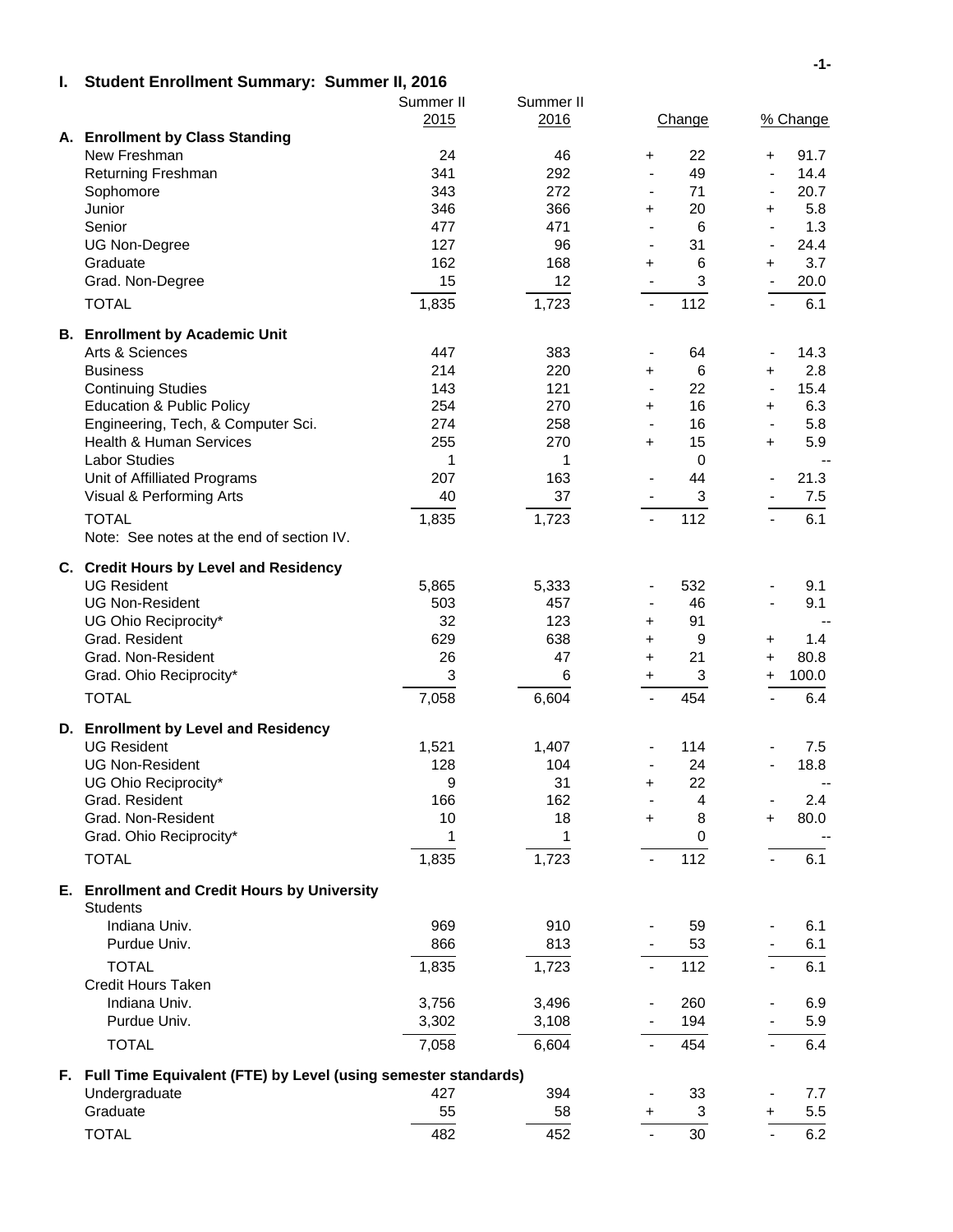#### **-2-**

## **I. Student Enrollment Summary: Summer II, 2016** (continued)

## **G. Enrollment by Class Standing and University**

| <b>CLASS</b>         | <b>INDIANA</b> | <b>PURDUE</b> | TOTAL |
|----------------------|----------------|---------------|-------|
| Freshman             | 157            | 181           | 338   |
| Sophomore            | 113            | 159           | 272   |
| Junior               | 190            | 176           | 366   |
| Senior               | 260            | 211           | 471   |
| <b>UG Non-Degree</b> | 70             | 26            | 96    |
| Graduate             | 111            | 57            | 168   |
| Grad. Non-Degree     | 9              | 3             | 12    |
| <b>TOTAL</b>         | 910            | 813           | 1,723 |

## **H. Enrollment by Sex, Status, and Leve**

|                     | <b>FULL</b> | <b>PART</b> |              | <b>FULL</b>   | <b>PART</b>   |               | <b>TOTAL</b> | <b>TOTAL</b> |              |
|---------------------|-------------|-------------|--------------|---------------|---------------|---------------|--------------|--------------|--------------|
|                     | <b>TIME</b> | <b>TIME</b> | <b>TOTAL</b> | <b>TIME</b>   | <b>TIME</b>   | <b>TOTAL</b>  | <b>FULL</b>  | <b>PART</b>  |              |
| <b>CLASS</b>        | <b>MALE</b> | <b>MALE</b> | <b>MALE</b>  | <b>FEMALE</b> | <b>FEMALE</b> | <b>FEMALE</b> | <b>TIME</b>  | <b>TIME</b>  | <b>TOTAL</b> |
| Freshman            | 28          | 131         | 159          | 51            | 128           | 179           | 79           | 259          | 338          |
| Sophomore           | 25          | 98          | 123          | 23            | 126           | 149           | 48           | 224          | 272          |
| Junior              | 28          | 118         | 146          | 61            | 159           | 220           | 89           | 277          | 366          |
| Senior              | 44          | 153         | 197          | 60            | 214           | 274           | 104          | 367          | 471          |
| UG Non-Degree       | 3           | 34          | 37           | 5             | 54            | 59            | 8            | 88           | 96           |
| <b>UG Sub-total</b> | 128         | 534         | 662          | 200           | 681           | 881           | 328          | 1,215        | 1,543        |
| Graduate            | 16          | 34          | 50           | 40            | 78            | 118           | 56           | 112          | 168          |
| Grad. Non-Degree    |             | 2           | 3            | 4             | 5             | 9             | 5            |              | 12           |
| Grad. Sub-Total     | 17          | 36          | 53           | 44            | 83            | 127           | 61           | 119          | 180          |
| <b>TOTAL</b>        | 145         | 570         | 715          | 244           | 764           | 1,008         | 389          | 1,334        | 1,723        |

#### **I. Enrollment by Ethnic Category and Status**

| <b>ETHNIC</b>                             | <b>FULL</b> | <b>PART</b> |             |               |              |
|-------------------------------------------|-------------|-------------|-------------|---------------|--------------|
| <b>CATEGORY</b>                           | TIME        | <b>TIME</b> | <b>MALE</b> | <b>FEMALE</b> | <b>TOTAL</b> |
| Amer. Indian/Alaskan Native               | 0           | 6           | 0           | 6             | 6            |
| Asian                                     | 11          | 49          | 27          | 33            | 60           |
| <b>Black</b>                              | 34          | 71          | 43          | 62            | 105          |
| Hispanic or Latino                        | 17          | 49          | 31          | 35            | 66           |
| Native Hawaiian or Other Pacific Islander | 0           |             |             | 0             |              |
| International                             | 15          | 34          | 30          | 19            | 49           |
| Two or more races                         | 13          | 37          | 21          | 29            | 50           |
| <b>Unknown</b>                            | 2           | 5           | 2           | 5             |              |
| White                                     | 297         | 1,082       | 560         | 819           | 1,379        |
| TOTAL                                     | 389         | 1,334       | 715         | 1.008         | 1,723        |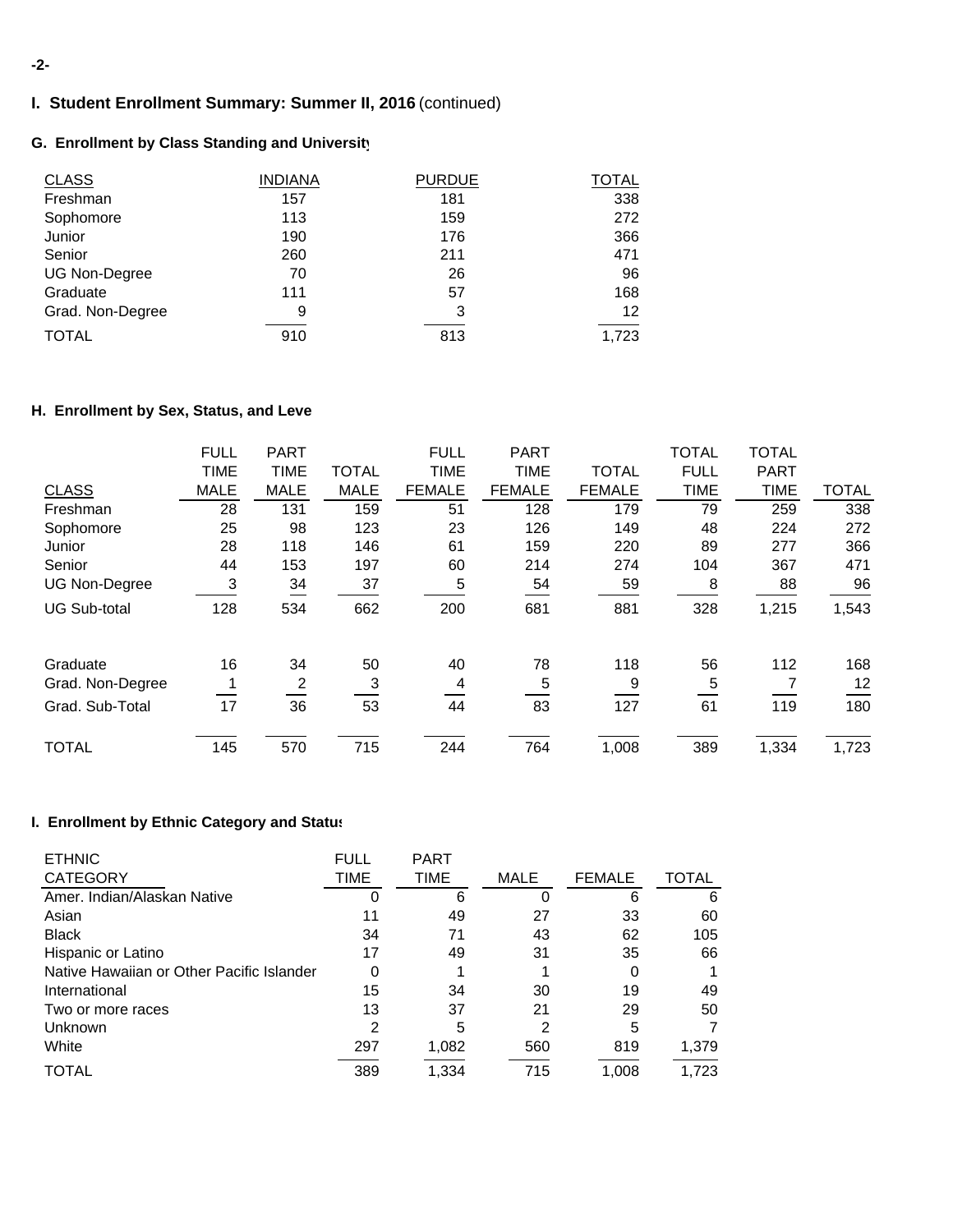| Ш. | <b>Student Enrollment Profile: Summer II Sessions</b>                                                           |             |                |             |             | -3-   |
|----|-----------------------------------------------------------------------------------------------------------------|-------------|----------------|-------------|-------------|-------|
|    |                                                                                                                 | 2012        | 2013           | 2014        | 2015        | 2016  |
| А. | <b>Enrollment by Geographic Area</b>                                                                            |             |                |             |             |       |
|    | <b>Allen County</b>                                                                                             | 54.8%       | 57.3%          | 56.4%       | 56.1%       | 56.8% |
|    | Surrounding Counties*                                                                                           | 26.6%       | 25.5%          | 25.2%       | 25.2%       | 24.9% |
|    | Other Indiana                                                                                                   | 9.6%        | 9.2%           | 10.5%       | 10.3%       | 9.3%  |
|    | Outside Indiana                                                                                                 | 9.0%        | 8.0%           | 7.9%        | 8.3%        | 9.0%  |
|    | Note: Surrounding counties are Adams, DeKalb, Huntington, Kosciusko, Noble, Steuben, Wabash, Wells, and Whitley |             |                |             |             |       |
| В. | <b>Enrollment by Age Group</b>                                                                                  |             |                |             |             |       |
|    | $00 - 17$                                                                                                       | 0.8%        | 0.6%           | 1.1%        | 1.0%        | 1.7%  |
|    | 18-20                                                                                                           | 22.1%       | 24.4%          | 23.1%       | 27.5%       | 26.5% |
|    | $21 - 25$                                                                                                       | 40.9%       | 42.4%          | 42.6%       | 43.0%       | 44.1% |
|    | 26-30                                                                                                           | 14.2%       | 13.0%          | 13.9%       | 11.8%       | 10.3% |
|    | $31 - 50$                                                                                                       | 19.4%       | 17.3%          | 17.0%       | 14.8%       | 14.7% |
|    | 51-above                                                                                                        | 2.6%        | 2.3%           | 2.3%        | 1.9%        | 2.7%  |
|    | Average Age                                                                                                     | 26.4        | 25.7           | 25.7        | 25.1        | 25.2  |
|    | Age Range                                                                                                       | 16-65       | 16-63          | 15-67       | 16-62       | 15-70 |
| C. | <b>Enrollment by Sex and Marital Status</b>                                                                     |             |                |             |             |       |
|    | Male                                                                                                            | 45.0%       | 42.3%          | 44.1%       | 43.8%       | 41.5% |
|    | Female                                                                                                          | 55.0%       | 57.7%          | 55.9%       | 56.2%       | 58.5% |
|    | Single                                                                                                          | 88.6%       | 88.3%          | 90.9%       | 91.8%       | 91.9% |
|    | Married                                                                                                         | 11.4%       | 11.7%          | 9.1%        | 8.2%        | 8.1%  |
| D. | <b>Enrollment by Ethnic Category</b>                                                                            |             |                |             |             |       |
|    | Amer. Indian/Alaskan Native                                                                                     | 8           | 6              | 6           | 4           | 6     |
|    | Asian                                                                                                           | 64          | 60             | 64          | 67          | 60    |
|    | <b>Black</b>                                                                                                    | 118         | 100            | 110         | 91          | 105   |
|    | Hispanic or Latino                                                                                              | 95          | 93             | 82          | 87          | 66    |
|    | Native Hawaiian or Other Pacific Islander                                                                       | $\mathbf 0$ | $\overline{2}$ | $\mathbf 0$ | $\mathbf 0$ | 1     |
|    | International                                                                                                   | 57          | 46             | 44          | 63          | 49    |
|    | Two or more races                                                                                               | 41          | 43             | 45          | 37          | 50    |
|    | Unknown                                                                                                         | 22          | 15             | 19          | 10          | 7     |
|    | White                                                                                                           | 1,639       | 1,535          | 1,548       | 1,476       | 1,379 |
|    | <b>TOTAL</b>                                                                                                    | 2,044       | 1,900          | 1,918       | 1,835       | 1,723 |
|    |                                                                                                                 |             |                |             |             |       |
| Е. | <b>Enrollment by Class Standing</b>                                                                             |             |                |             |             |       |
|    | Freshman                                                                                                        | 417         | 313            | 377         | 365         | 338   |
|    | Sophomore                                                                                                       | 347         | 377            | 349         | 343         | 272   |
|    | Junior                                                                                                          | 351         | 326            | 361         | 346         | 366   |
|    | Senior                                                                                                          | 640         | 574            | 553         | 477         | 471   |
|    | <b>UG Non-Degree</b>                                                                                            | 88          | 115            | 89          | 127         | 96    |
|    | Graduate                                                                                                        | 186         | 186            | 174         | 162         | 168   |
|    | Grad. Non-Degree                                                                                                | 15          | 9              | 15          | 15          | 12    |
|    | <b>TOTAL</b>                                                                                                    | 2,044       | 1,900          | 1,918       | 1,835       | 1,723 |
| F. | Enrollment by Full-Time/Part-Time Status and Sex                                                                |             |                |             |             |       |
|    | <b>Full-Time Male</b>                                                                                           | 210         | 166            | 173         | 172         | 145   |
|    | <b>Full-Time Female</b>                                                                                         | 247         | 234            | 237         | 233         | 244   |
|    | Part-Time Male                                                                                                  | 710         | 638            | 672         | 631         | 570   |
|    | Part-Time Female                                                                                                | 877         | 862            | 836         | 799         | 764   |
|    | <b>Full-Time Total</b>                                                                                          | 457         | 400            | 410         | 405         | 389   |
|    | Part-Time Total                                                                                                 | 1,587       | 1,500          | 1,508       | 1,430       | 1,334 |
|    | Male Total                                                                                                      | 920         | 804            | 845         | 803         | 715   |
|    | <b>Female Total</b>                                                                                             | 1,124       | 1,096          | 1,073       | 1,032       | 1,008 |
|    | <b>Campus Total</b>                                                                                             | 2,044       | 1,900          | 1,918       | 1,835       | 1,723 |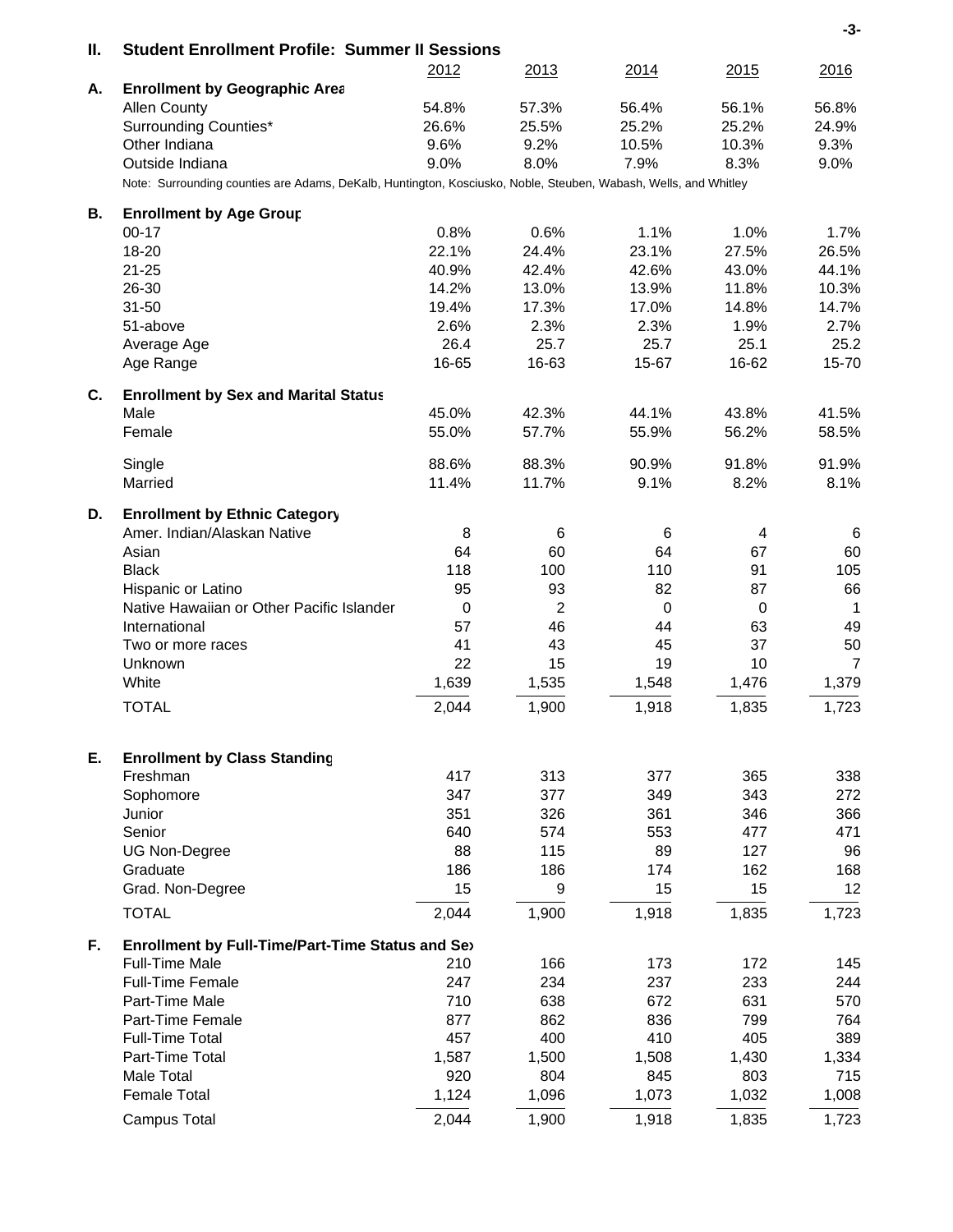#### **-4-**

## **III. Enrollment and Degree 20-Yr. History**

#### **A. Student Enrollment History**

#### CREDIT STUDENTS

| <b>YEAR</b>        | <b>Fall</b>          | Spring               | Summer 1            | Summer 2       | <b>Summer Total</b> | <b>Annual Total</b> |
|--------------------|----------------------|----------------------|---------------------|----------------|---------------------|---------------------|
| 1984-85            | 10,185               | 9,380                | 2,474               | 2,270          | 4,744               | 24,309              |
| 1985-86            | 10,334               | 9,334                | 2,416               | 2,313          | 4,729               | 24,397              |
| 1986-87            | 10,182               | 9,626                | 2,548               | 2,189          | 4,737               | 24,545              |
| 1987-88            | 10,581               | 10,086               | 2,908               | 2,378          | 5,286               | 25,953              |
| 1988-89            | 11,073               | 10,340               | 2,846               | 2,460          | 5,306               | 26,719              |
| 1989-90            | 11,422               | 10,751               | 3,084               | 2,389          | 5,473               | 27,646              |
| 1990-91            | 11,879               | 11,092               | 2,954               | 2,614          | 5,568               | 28,539              |
| 1991-92            | 12,077               | 11,216               | 3,133               | 2,524          | 5,657               | 28,950              |
| 1992-93            | 12,090               | 11,267               | 3,030               | 2,561          | 5,591               | 28,948              |
| 1993-94            | 11,701               | 10,934               | 2,979               | 2,270          | 5,249               | 27,884              |
| 1994-95            | 11,513               | 10,550               | 3,010               | 2,186          | 5,196               | 27,259              |
| 1995-96            | 11,011               | 10,120               | 2,956               | 2,088          | 5,044               | 26,175              |
| 1996-97            | 10,749               | 10,077               | 2,910               | 2,314          | 5,224               | 26,050              |
| 1997-98            | 10,669               | 9,920                | 3,121               | 2,058          | 5,179               | 25,768              |
| 1998-99            | 10,653               | 9,897                | 3,193               | 2,140          | 5,333               | 25,883              |
| 1999-00            | 10,556               | 9,793                | 3,119               | 2,133          | 5,252               | 25,601              |
| 2000-01            | 10,532               | 9,841                | 3,378               | 2,351          | 5,729               | 26,102              |
| 2001-02            | 11,129               | 10,625               | 3,495               | 2,610          | 6,105               | 27,859              |
| 2002-03            | 11,757               | 11,056               | 3,646               | 2,537          | 6,183               | 28,996              |
| 2003-04            | 11,806               | 11,126               | 3,440               | 2,582          | 6,022               | 28,954              |
| 2004-05            | 11,810               | 11,072               | 3,294               | 2,460          | 5,754               | 28,636              |
| 2005-06            | 11,795               | 10,740               | 3,363               | 2,437          | 5,800               | 28,335              |
| 2006-07            | 11,672               | 10,963               | 3,257               | 2,308          | 5,565               | 28,200              |
| 2007-08            | 11,943               | 11,239               | 3,176               | 2,395          | 5,571               | 28,753              |
| 2008-09            | 12,338               | 11,615               | 3,284               | 2,713          | 5,997               | 29,950              |
| 2009-10            | 13,675               | 12,636               | 3,359               | 2,727          | 6,086               | 32,397              |
| 2010-11            | 14,192               | 12,434               | 3,199               | 2,568          | 5,767               | 32,393              |
| 2011-12            | 14,326               | 13,646               | 2,875               | 2,044          | 4,919               | 32,891              |
| 2012-13            | 13,771               | 13,049               | 2,786               | 1,900          | 4,686               | 31,506              |
| 2013-14            | 13,459               | 12,613               | 2,636               | 1,918          | 4,554               | 30,626              |
| 2014-15            | 13,214               | 12,401               | 2,544               | 1,835          | 4,379               | 29,994              |
| 2015-16            | 12,719               | 11,804               | 2,385               | 1,723          | 4,108               | 28,631              |
|                    |                      |                      | <b>CREDIT HOURS</b> |                |                     |                     |
| <b>YEAR</b>        | <b>Fall</b>          | Spring               | Summer 1            | Summer 2       | <b>Summer Total</b> | <b>Annual Total</b> |
| 1984-85            | 86,699               | 77,324               | 8,896               | 8,651          | 17,547              | 181,570             |
| 1985-86            | 84,599               | 76,010               | 8,488               | 8,877          | 17,365              | 177,974             |
| 1986-87            | 82,895               | 76,542               | 9,066               | 8,058          | 17,124              | 176,561             |
| 1987-88            | 85,976               | 79,910               | 10,385              | 8,754          | 19,139              | 185,025             |
| 1988-89            | 90,299               | 83,480               | 9,983               | 8,996          | 18,979              | 192,758             |
| 1989-90            | 94,661               | 88,002               | 10,885              | 8,594          | 19,479              | 202,142             |
| 1990-91            | 99,568               | 91,892               | 10,459              | 9,398          | 19,857              | 211,317             |
| 1991-92            | 103,404              | 94,552               | 11,015              | 9,050          | 20,065              | 218,021             |
| 1992-93            | 103,961              | 94,896               | 10,754              | 9,066          | 19,820              | 218,677             |
| 1993-94            | 102,142              | 93,770               | 10,612              | 7,956          | 18,568              | 214,480             |
| 1994-95            | 100.735              | 90,168               | 10,643              | 7,679          | 18,322              | 209.225             |
| 1995-96            | 96,348               | 87,435               | 10,670              | 7,354          | 18,024              | 201,807             |
| 1996-97            | 95,812               | 87,263               | 10,580              | 8,140          | 18,720              | 201,795             |
| 1997-98            | 95,509               | 87,411               | 11,501              | 7,424          | 18,925              | 201,845             |
| 1998-99            | 97,569               | 89,264               | 11,857              | 7,751          | 19,608              | 206,441             |
| 1999-00            | 98,500               | 89,337               | 11,594              | 7,787          | 19,381              | 207,218             |
| 2000-01            | 99,775               | 91,630               | 12,662              | 8,573          | 21,235              | 212,640             |
| 2001-02            | 107,751              | 101,249              | 13,062              | 9,697          | 22,759              | 231,759             |
| 2002-03            | 116,126              | 105,788              | 14,112              | 9,607          | 23,719              | 245,633             |
| 2003-04            | 117,833              | 108,236              | 13,211              | 9,686          | 22,897              | 248,966             |
| 2004-05            | 120,114              | 110,120              | 12,583              | 9,315          | 21,898              | 252,132             |
| 2005-06            | 121,470              | 108,802              | 13,280              | 8,944          | 22,224              | 252,496             |
| 2006-07            | 122,818              | 112,117              | 13,061              | 8,716          | 21,777              | 256,712             |
| 2007-08            | 126,230              | 115,934              | 12,757              | 9,259          | 22,016              | 264,180             |
| 2008-09            | 130,040              | 122,405              | 13,210              | 10,512         | 23,722              | 276,167             |
| 2009-10            | 143,374              | 133,016              | 13,905              | 10,840         | 24,745              | 301,135             |
| 2010-11            | 150,235              | 134,820              | 13,448              | 10,116         | 23,564              | 308,619             |
| 2011-12            | 148,737              | 134,335              | 11,853              | 7,915          | 19,768              | 302,840             |
| 2012-13            | 139,611              | 122,284              | 11,341              | 7,316          | 18,657              | 280,552             |
| 2013-14            | 134,096.5            | 116,142.5            | 10,409              | 7,451          | 17,860              | 268,099             |
| 2014-15<br>2015-16 | 129,934.0<br>125,065 | 111,680.0<br>104,920 | 10,100<br>9,258     | 7,058<br>6,604 | 17,158<br>15,862    | 258,772<br>245,847  |
|                    |                      |                      |                     |                |                     |                     |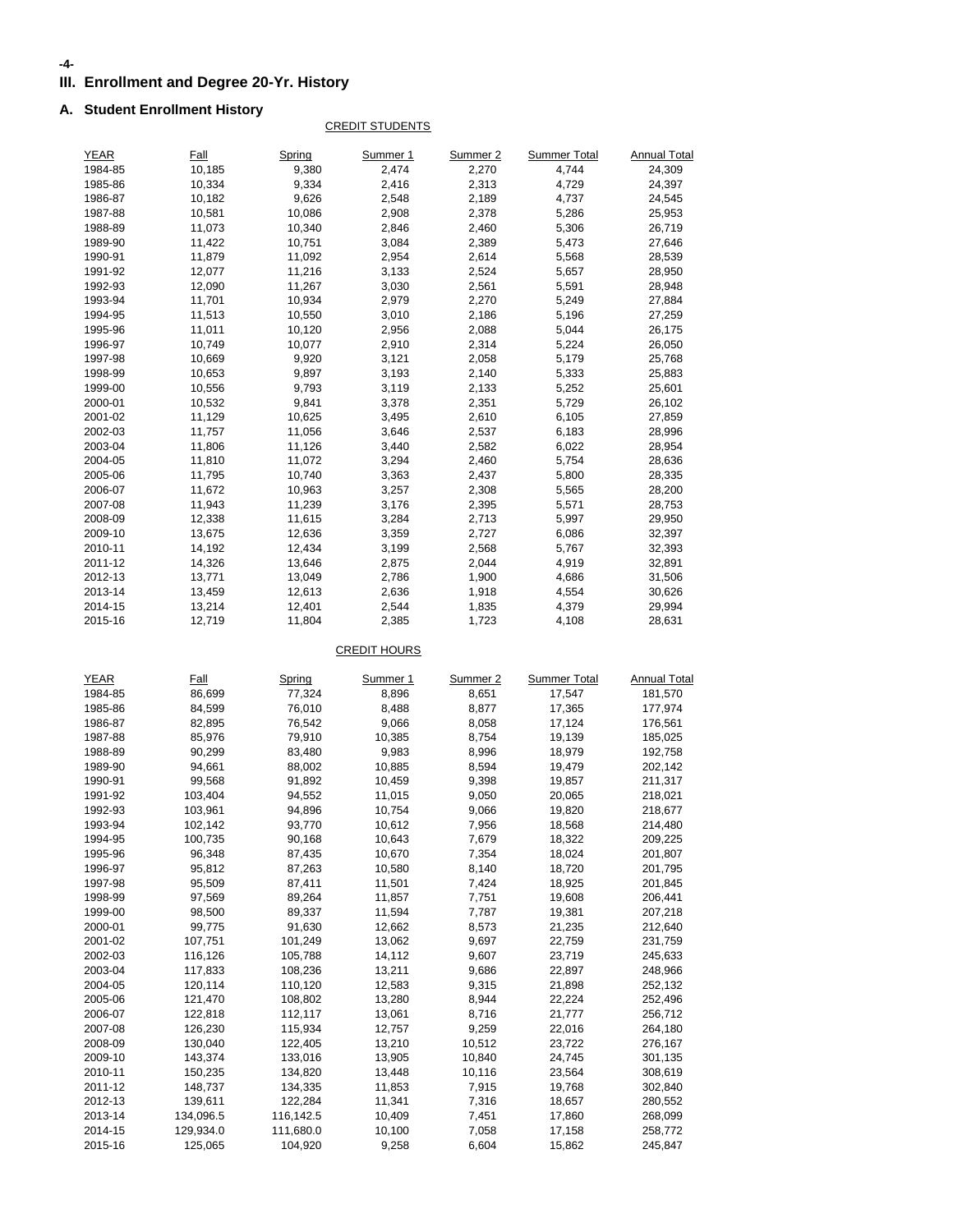#### **B. Certificates & Degrees Awarded at IPFW (Each Period Includes July-June)**

|              |    | Certificate |             |     | Associate's                           |     |     | Bachelor's |                      |     | Master's |                    |        | Total  |        |
|--------------|----|-------------|-------------|-----|---------------------------------------|-----|-----|------------|----------------------|-----|----------|--------------------|--------|--------|--------|
|              | IU | PU          | T           | IU  | PU                                    | т   | IU  | PU         | T                    | IU  | PU       | Т                  | IU     | PU     | Τ      |
| 1967-68      | 0  | $\mathbf 0$ | 0           | 24  | 113                                   | 137 | 89  | 37         | 126                  | 0   | 9        | 9                  | 113    | 159    | 272    |
| 1968-69      | 0  | 0           | 0           | 75  | 124                                   | 199 | 149 | 60         | 209                  | 0   | 8        | 8                  | 224    | 192    | 416    |
| 1969-70      | 0  | 0           | 0           | 91  | 170                                   | 261 | 217 | 90         | 307                  | 76  | 25       | 101                | 384    | 285    | 669    |
| 1970-71      | 0  | 0           | 0           | 103 | 144                                   | 247 | 244 | 103        | 347                  | 110 | 42       | 152                | 457    | 289    | 746    |
| 1971-72      | 1  | 0           | 1           | 125 | 209                                   | 334 | 303 | 104        | 407                  | 176 | 27       | 203                | 605    | 340    | 945    |
| 1972-73      | 5  | 0           | 5           | 132 | 232                                   | 364 | 314 | 116        | 430                  | 180 | 28       | 208                | 631    | 376    | 1,007  |
| 1973-74      | 0  | $\mathbf 0$ | $\mathbf 0$ | 119 | 264                                   | 383 | 299 | 118        | 417                  | 260 | 42       | 302                | 678    | 424    | 1,102  |
| 1974-75      | 13 | 0           | 13          | 153 | 273                                   | 426 | 320 | 136        | 456                  | 245 | 48       | 293                | 731    | 457    | 1,188  |
| 1975-76      | 0  | 0           | 0           | 181 | 263                                   | 444 | 303 | 124        | 427                  | 223 | 54       | 277                | 707    | 441    | 1,148  |
| 1976-77      | 0  | 0           | 0           | 172 | 266                                   | 438 | 286 | 187        | 473                  | 256 | 65       | 321                | 714    | 518    | 1,232  |
| 1977-78      | 0  | $\mathbf 0$ | 0           | 171 | 253                                   | 424 | 289 | 168        | 457                  | 254 | 68       | 322                | 714    | 489    | 1,203  |
| 1978-79      | 11 | 0           | 11          | 168 | 224                                   | 392 | 303 | 145        | 448                  | 268 | 40       | 308                | 750    | 409    | 1,159  |
| 1979-80      | 24 | 0           | 24          | 181 | 321                                   | 502 | 277 | 162        | 439                  | 234 | 12       | 246                | 716    | 495    | 1,211  |
| 1980-81      | 32 | 0           | 32          | 169 | 322                                   | 491 | 287 | 188        | 475                  | 265 | 9        | 274                | 753    | 519    | 1,272  |
| 1981-82      | 35 | $\mathbf 0$ | 35          | 238 | 385                                   | 623 | 299 | 203        | 502                  | 281 | 7        | 288                | 853    | 595    | 1,448  |
| 1982-83      | 33 | 0           | 33          | 177 | 421                                   | 598 | 297 | 202        | 499                  | 273 | 5        | 278                | 780    | 628    | 1,408  |
| 1983-84      | 32 | 0           | 32          | 169 | 499                                   | 668 | 255 | 230        | 485                  | 198 | 1        | 199                | 654    | 730    | 1,384  |
| 1984-85      | 32 | 6           | 38          | 169 | 492                                   | 661 | 277 | 235        | 512                  | 192 | 7        | 199                | 670    | 740    | 1,410  |
| 1985-86      | 28 | 9           | 37          | 137 | 432                                   | 569 | 291 | 280        | 571                  | 187 | 1        | 188                | 643    | 722    | 1,365  |
| 1986-87      | 28 | 13          | 41          | 139 | 391                                   | 530 | 261 | 264        | 525                  | 213 | 3        | 216                | 641    | 671    | 1,312  |
| 1987-88      | 26 | 23          | 49          | 119 | 365                                   | 484 | 277 | 265        | 542                  | 210 | 7        | 217                | 632    | 660    | 1,292  |
| 1988-89      | 15 | 22          | 37          | 120 | 374                                   | 494 | 300 | 286        | 586                  | 266 | 1        | 267                | 701    | 683    | 1,384  |
| 1989-90      | 28 | 40          | 68          | 116 | 410                                   | 526 | 346 | 323        | 669                  | 272 | 3        | 275                | 762    | 776    | 1,538  |
| 1990-91      | 27 | 42          | 69          | 134 | 440                                   | 574 | 369 | 310        | 679                  | 141 | 4        | 145                | 671    | 796    | 1,467  |
| 1991-92      | 33 | 51          | 84          | 148 | 411                                   | 559 | 393 | 324        | 717                  | 141 | 6        | 147                | 715    | 792    | 1,507  |
| 1992-93      | 24 | 55          | 79          | 145 | 412                                   | 557 | 356 | 348        | 704                  | 150 | 12       | 162                | 675    | 827    | 1,502  |
| 1993-94      | 27 | 86          | 113         | 137 | 393                                   | 530 | 413 | 334        | 747                  | 161 | 9        | 170                | 738    | 822    | 1,560  |
| 1994-95      | 24 | 72          | 96          | 141 | 367                                   | 508 | 420 | 335        | 755                  | 133 | 13       | 146                | 718    | 787    | 1,505  |
| 1995-96      | 22 | 66          | 88          | 140 | 333                                   | 473 | 458 | 344        | 802                  | 166 | 15       | 181                | 786    | 758    | 1,544  |
| 1996-97      | 35 | 51          | 86          | 157 | 313                                   | 470 | 366 | 321        | 687                  | 170 | 19       | 189                | 728    | 704    | 1,432  |
| 1997-98      | 25 | 59          | 84          | 153 | 317                                   | 470 | 449 | 317        | 766                  | 172 | 15       | 187                | 799    | 708    | 1,507  |
| 1998-99      | 31 | 51          | 82          | 165 | 279                                   | 444 | 447 | 318        | 765                  | 172 | 28       | 200                | 815    | 676    | 1,491  |
| 1999-00      | 28 | 63          | 91          | 200 | 244                                   | 444 | 475 | 307        | 782                  | 179 | 26       | 205                | 882    | 640    | 1,522  |
| 2000-01      | 32 | 43          | 75          | 175 | 260                                   | 435 | 427 | 286        | 713                  | 150 | 23       | 173                | 784    | 612    | 1,396  |
| 2001-02      | 38 | 20          | 58          | 195 | 295                                   | 490 | 527 | 304        | 831                  | 161 | 20       | 181                | 921    | 639    | 1,560  |
| 2002-03      | 37 | 33          | 70          | 225 | 300                                   | 525 | 551 | 303        | 854                  | 177 | 36       | 213                | 990    | 672    | 1,662  |
| 2003-04      | 39 | 42          | 81          | 204 | 362                                   | 566 | 538 | 331        | 869                  | 168 | 33       | 201                | 949    | 768    | 1,717  |
| 2004-05      | 46 | 37          | 83          | 226 | 346                                   | 572 | 571 | 336        | 907                  | 129 | 34       | 163                | 972    | 753    | 1,725  |
| 2005-06      | 66 | 47          | 113         | 237 | 285                                   | 522 | 659 | 366        | 1,025                | 175 | 38       | 213                | 1,137  | 736    | 1,873  |
| 2006-07      | 62 | 26          | 88          | 198 | 281                                   | 479 | 618 | 377        | 995                  | 147 | 40       | 187                | 1,025  | 724    | 1,749  |
| 2007-08      | 58 | 10          | 68          | 197 | 260                                   | 457 | 640 | 359        | 999                  | 186 | 29       | 215                | 1,081  | 658    | 1,739  |
| 2008-09      | 55 | 18          | 73          | 212 | 254                                   | 466 | 613 | 396        | 1,009                | 173 | 34       | 207                | 1,053  | 702    | 1,755  |
| 2009-10      | 73 | 12          | 85          | 199 | 253                                   | 452 | 685 | 472        | 1,157                | 183 | 42       | 225                | 1,140  | 779    | 1,919  |
| 2010-11      | 70 | 21          | 91          | 192 | 185                                   | 377 | 674 | 470        | 1,144                | 166 | 77       | 243                | 1,102  | 753    | 1,855  |
| 2011-12      | 70 | 12          | 82          | 190 | 140                                   | 330 | 733 | 560        | 1,293                | 163 | 94       | 257                | 1,156  | 806    | 1,962  |
| 2012-13      | 87 | 12          | 99          | 195 | 127                                   | 322 | 772 | 598        | 1,370                | 186 | 71       | 257                | 1,240  | 808    | 2,048  |
| 2013-14      | 85 | 23          | 108         | 143 | 121                                   | 264 | 705 | 636        | 1,341                | 134 | 98       | 232                | 1,067  | 878    | 1,945  |
| 2014-15      | 84 | 13          | 97          | 128 | 103                                   | 231 | 729 | 645        | 1,374                | 118 | 47       | 165                | 1,059  | 808    | 1,867  |
| <b>TOTAL</b> |    |             |             |     | 1,521 1,078 2,599 7,684 14,028 21,712 |     |     |            | 19,871 13,723 33,594 |     |          | 8,640 1,375 10,015 | 37,716 | 30,204 | 67,920 |

Note: IU figures for 1968-70 from local reports. All other figures for 1968-79 from official IU & PU reports. Figures beginning with 1980 are from local reports.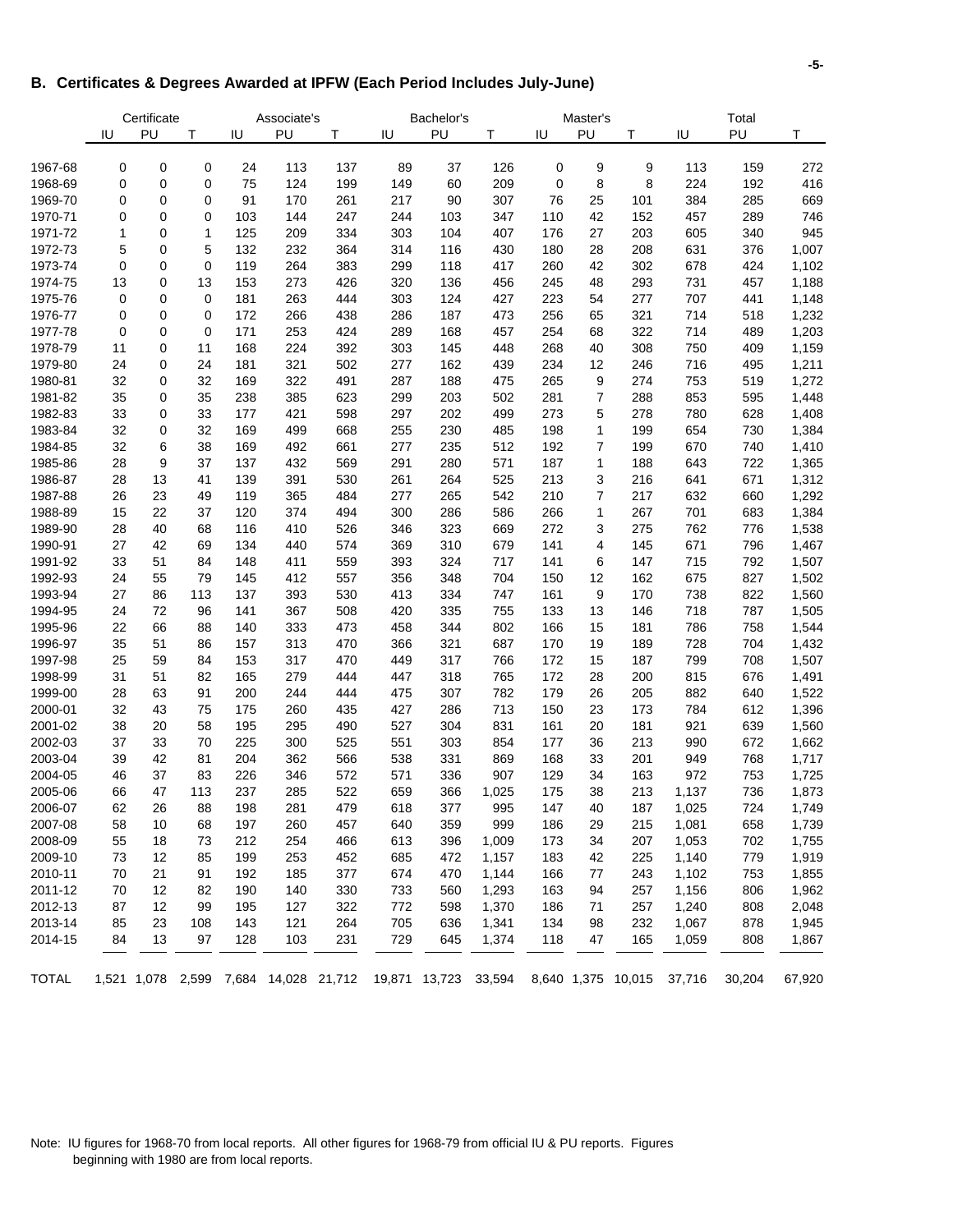## **IV. Departmental Enrollment History: Summer II Sessions**

|                                   |      |      | -----------------------Majors------------------- |      |             |       |       | --Credit Hours Taught--------------- |             |             |
|-----------------------------------|------|------|--------------------------------------------------|------|-------------|-------|-------|--------------------------------------|-------------|-------------|
|                                   | 2012 | 2013 | 2014                                             | 2015 | 2016        | 2012  | 2013  | 2014                                 | 2015        | 2016        |
| <b>ARTS &amp; SCIENCES</b>        |      |      |                                                  |      |             |       |       |                                      |             |             |
| <b>Agriculture &amp; Forestry</b> | 8    | 1    | 4                                                | 6    | 4           |       |       |                                      |             |             |
| Anthropology                      | 14   | 10   | 13                                               | 6    | 3           | 18    | 0     | 57                                   | 30          | 30          |
| Arts & Sci. Spec. St.             | 34   | 41   | 32                                               | 39   | 13          |       |       |                                      |             |             |
| Biology                           | 104  | 93   | 96                                               | 94   | 103         | 411   | 507   | 384                                  | 415         | 355         |
| Chemistry                         | 17   | 14   | 12                                               | 13   | 16          | 156   | 261   | 220                                  | 262         | 206         |
| Coll. Arts & Sci. Transfer        | 46   | 33   | 31                                               | 26   | 19          | 45    | 0     | 0                                    | $\mathbf 0$ | 0           |
| Communication                     | 50   | 50   | 56                                               | 44   | 38          | 692   | 567   | 506                                  | 510         | 384         |
| Com Sci & Disorders               | 21   | 15   | 14                                               | 14   | 5           | 0     | 0     | 15                                   | 15          | 0           |
| English & Linguistics             | 48   | 41   | 35                                               | 33   | 21          | 489   | 417   | 408                                  | 357         | 313         |
| Geosciences                       | 4    | 2    | 6                                                | 5    | 5           | 110   | 132   | 141                                  | 165         | 168         |
| Graduate School Tran.             | 0    | 0    | 4                                                | 3    | 3           |       |       |                                      |             |             |
| History                           | 24   | 19   | 14                                               | 17   | 20          | 354   | 198   | 177                                  | 207         | 246         |
| Interdis. Studies                 | 5    | 5    | 2                                                | 2    | 0           | 39    | 9     | 3                                    | 0           | 33          |
| Int'l Lang & Culture Studies      | 9    | 5    | 10                                               | 4    | 10          | 328   | 302   | 310                                  | 221         | 175         |
| Journalism                        | 0    | 0    | $\boldsymbol{0}$                                 | 0    | $\mathbf 0$ | 24    | 21    | 30                                   | 15          | $\mathbf 0$ |
| <b>Mathematical Sciences</b>      | 21   | 18   | 22                                               | 26   | 12          | 755   | 722   | 786                                  | 863         | 763         |
| Philosophy                        | 10   | 3    | 3                                                | 5    | 4           | 483   | 390   | 525                                  | 354         | 417         |
| Physics                           | 14   | 8    | 5                                                | 10   | 10          | 241   | 272   | 276                                  | 266         | 189         |
| <b>Political Science</b>          | 26   | 23   | 12                                               | 10   | 12          | 90    | 105   | 93                                   | 87          | 36          |
| Psychology                        | 81   | 58   | 67                                               | 59   | 63          | 617   | 535   | 597                                  | 707         | 489         |
| Sci. & Other PU Transfer          | 41   | 24   | 28                                               | 21   | 18          |       |       |                                      |             |             |
| Sociology                         | 9    | 6    | 7                                                | 6    | 3           | 246   | 201   | 120                                  | 75          | 51          |
| <b>Women's Studies</b>            | 3    | 4    | $\overline{\mathbf{c}}$                          | 4    | 1           | 42    | 36    | 72                                   | 108         | 42          |
| <b>TOTAL</b>                      | 589  | 473  | 475                                              | 447  | 383         | 5,140 | 4,675 | 4,720                                | 4,657       | 3,897       |
| <b>BUSINESS</b>                   |      |      |                                                  |      |             |       |       |                                      |             |             |
| Accounting/Finance                | 67   | 80   | 87                                               | 75   | 60          | 288   | 168   | 171                                  | 141         | 99          |
| <b>Business Admin/BUA</b>         | 141  | 95   | 93                                               | 72   | 94          | 0     | 0     | 0                                    | $\mathbf 0$ | 0           |
| Economics                         | 3    | 7    | 8                                                | 10   | 7           | 177   | 174   | 183                                  | 186         | 183         |
| Management/Marketing              | 48   | 52   | 65                                               | 57   | 59          | 287   | 312   | 408                                  | 297         | 435         |
| <b>TOTAL</b>                      | 259  | 234  | 253                                              | 214  | 220         | 752   | 654   | 762                                  | 624         | 717         |
| <b>CONTINUING STUDIES</b>         |      |      |                                                  |      |             |       |       |                                      |             |             |
| <b>General Studies</b>            | 143  | 128  | 136                                              | 143  | 121         |       |       |                                      |             |             |
| <b>TOTAL</b>                      | 143  | 128  | 136                                              | 143  | 121         |       |       |                                      |             |             |
|                                   |      |      |                                                  |      |             |       |       |                                      |             |             |
| EDUCATION & PUBLIC POLICY         |      |      |                                                  |      |             |       |       |                                      |             |             |
| <b>Education General</b>          | 15   | 10   | 7                                                | 2    | 4           |       |       |                                      |             |             |
| <b>Educational Studies</b>        | 100  | 116  | 98                                               | 91   | 126         | 142   | 126   | 33                                   | $30\,$      | 132         |
| Hith, Phys Ed, & Rec              | 8    | 5    | 3                                                | 5    | 0           | 0     | 0     | $\mathbf 0$                          | 0           | $\mathbf 0$ |
| <b>Professional Studies</b>       | 75   | 95   | 98                                               | 98   | 95          | 255   | 393   | 501                                  | 423         | 564         |
| <b>Public Policy</b>              | 92   | 93   | 72                                               | 58   | 45          | 57    | 147   | 105                                  | 48          | 12          |
| <b>TOTAL</b>                      | 290  | 319  | 278                                              | 254  | 270         | 454   | 666   | 639                                  | 501         | 708         |
|                                   |      |      |                                                  |      |             |       |       |                                      |             |             |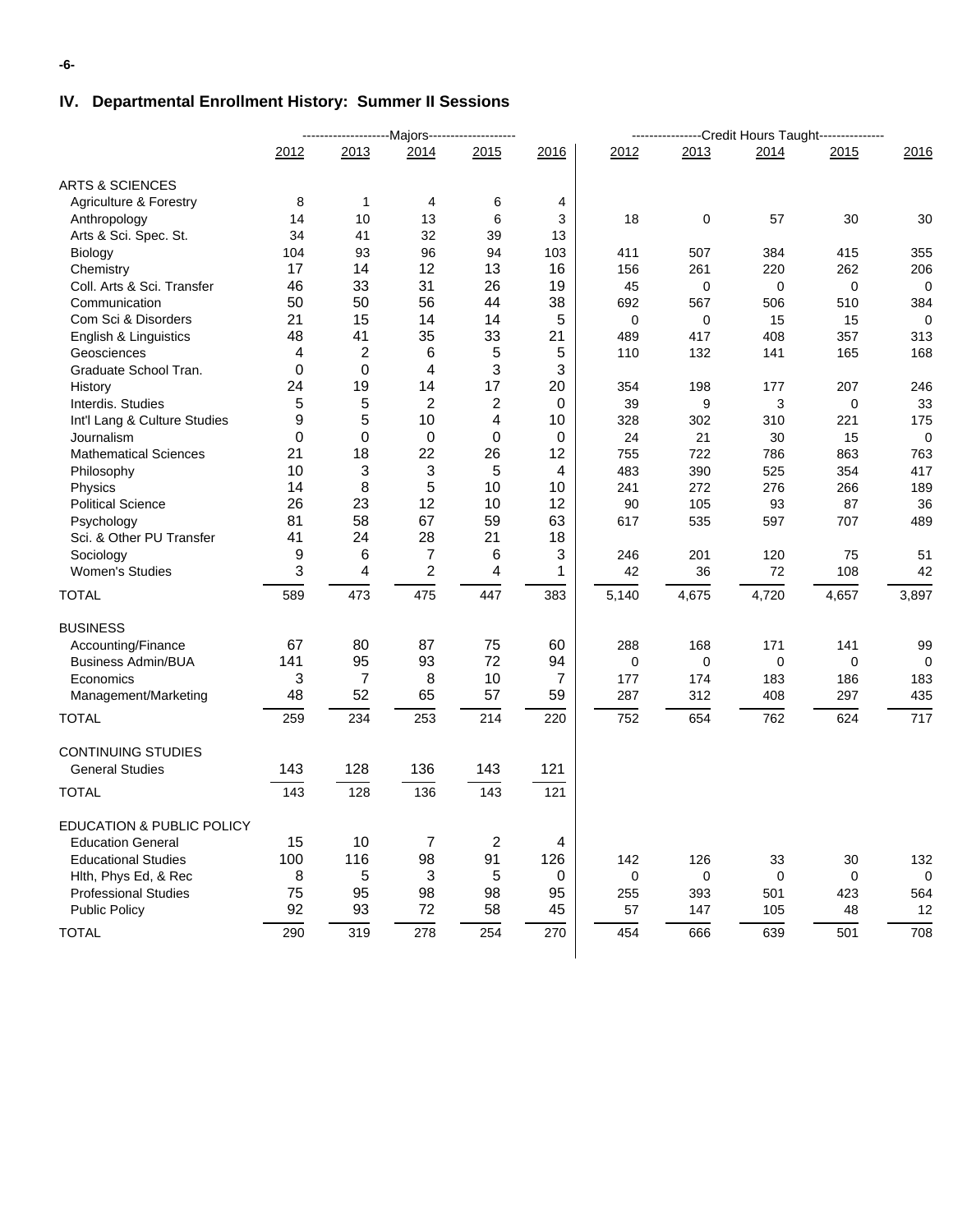#### **IV. Departmental Enrollment History: Summer II Sessions** (continued)

|                                                     |                          | ---------------------Majors------------------- |                          |                          |                   |                          |                          | ----------------Credit Hours Taught--------------- |                          |             |
|-----------------------------------------------------|--------------------------|------------------------------------------------|--------------------------|--------------------------|-------------------|--------------------------|--------------------------|----------------------------------------------------|--------------------------|-------------|
|                                                     | 2012                     | 2013                                           | 2014                     | 2015                     | 2016              | 2012                     | 2013                     | 2014                                               | 2015                     | 2016        |
| ENGINEERING, TECH., & COMP SCI                      |                          |                                                |                          |                          |                   |                          |                          |                                                    |                          |             |
| Civil & Mech Engineering                            |                          | $\overline{a}$                                 | $\overline{\phantom{a}}$ | $\overline{\phantom{a}}$ | 62                | $\overline{\phantom{a}}$ | $\overline{\phantom{a}}$ | $-$                                                | $\overline{a}$           | 36          |
| Comp/Elec & Info Tech                               | 20                       | 13                                             | 27                       | 10                       | 18                | $\mathbf 0$              | $\mathbf 0$              | 69                                                 | 54                       | 48          |
| <b>Computer Science</b>                             | 59                       | 52                                             | 58                       | 68                       | 55                | 305                      | 293                      | 266                                                | 288                      | 178         |
| Elect & Comp Engineering                            | $\overline{\phantom{a}}$ | $\overline{\phantom{a}}$                       | $\overline{\phantom{a}}$ | $\overline{\phantom{a}}$ | 20                | $\overline{\phantom{a}}$ | $\overline{\phantom{a}}$ | $\overline{\phantom{a}}$                           | $\overline{\phantom{a}}$ | $\mathbf 0$ |
| Engr & Tech Spec Std                                | 4                        | $\overline{7}$                                 | 8                        | $\Omega$                 | 4                 | 51                       | 36                       | $\Omega$                                           | $\Omega$                 | 0           |
| Engineering                                         | 88                       | 80                                             | 93                       | 100                      | $-$               | 57                       | 68                       | 54                                                 | 114                      |             |
| Man/Con Eng Tech/Int Des                            | 58                       | 45                                             | 60                       | 45                       | 49                | 60                       | 93                       | 57                                                 | 0                        | 81          |
| Org Leadership & SPV                                | 88                       | 71                                             | 45                       | 51                       | 50                | 207                      | 66                       | 63                                                 | 129                      | 51          |
| <b>TOTAL</b>                                        | 317                      | 268                                            | 291                      | 274                      | 258               | 680                      | 556                      | 509                                                | 585                      | 394         |
| <b>HEALTH &amp; HUMAN SERVICES</b>                  |                          |                                                |                          |                          |                   |                          |                          |                                                    |                          |             |
| Allied Health & IU Nursing                          | $\overline{c}$           | 3                                              | 1                        | 0                        | 0                 |                          |                          |                                                    |                          |             |
| <b>Dental Education</b>                             | $\overline{7}$           | 12                                             | 5                        | 35                       | 22                | 6                        | $\mathbf 0$              | $\mathbf 0$                                        | 108                      | 72          |
| <b>Health Sciences</b>                              | 41                       | 40                                             | 34                       | 29                       | $\overline{7}$    | 40                       | 40                       | 34                                                 | 38                       | 0           |
| <b>Hospitality &amp; Tourism Mgmt</b>               | 37                       | 36                                             | 38                       | 26                       | 32                | 240                      | 219                      | 201                                                | 165                      | 210         |
| <b>Human Services</b>                               | 35                       | 25                                             | 32                       | 28                       | 37                | 0                        | 0                        | 0                                                  | 0                        | $\Omega$    |
| Medical Imaging/Rad Sci                             | $\overline{\phantom{a}}$ | $\mathbf{u}$                                   | $\overline{\phantom{a}}$ | $\sim$                   | 22                | $\mathbf{u}$             | $\frac{1}{2}$            | $\frac{1}{2}$                                      | $\overline{\phantom{a}}$ | 38          |
| Nursing                                             | 111                      | 146                                            | 144                      | 137                      | 150               | 147                      | 183                      | 243                                                | 254                      | 292         |
| <b>TOTAL</b>                                        | 233                      | 262                                            | 254                      | 255                      | 270               | 433                      | 442                      | 478                                                | 565                      | 612         |
| <b>LABOR STUDIES</b>                                |                          |                                                |                          |                          |                   |                          |                          |                                                    |                          |             |
| <b>Labor Studies</b>                                | 2                        | 0                                              | 0                        | $\mathbf{1}$             | $\mathbf{1}$      | 31                       | 16                       | 18                                                 | 26                       | 25          |
| <b>TOTAL</b>                                        | $\overline{2}$           | $\mathbf 0$                                    | $\mathbf 0$              | $\overline{1}$           | $\mathbf{1}$      | 31                       | 16                       | 18                                                 | 26                       | 25          |
| UNIT OF AFFIL. PROGRAMS                             |                          |                                                |                          |                          |                   |                          |                          |                                                    |                          |             |
| <b>Conditional Admissions</b>                       | 19                       | 31                                             | 23                       | 29                       | 26                |                          |                          |                                                    |                          |             |
| <b>Mastodon Advising Center</b>                     | 144                      | 125                                            | 148                      | 178                      | 137               | $\pmb{0}$                | $\pmb{0}$                | $\pmb{0}$                                          | 3                        | 24          |
| <b>TOTAL</b>                                        | 163                      | 156                                            | 171                      | 207                      | 163               | $\mathbf 0$              | $\Omega$                 | $\mathbf 0$                                        | 3                        | 24          |
|                                                     |                          |                                                |                          |                          |                   |                          |                          |                                                    |                          |             |
| VISUAL & PERFORMING ARTS                            |                          |                                                |                          |                          |                   |                          |                          |                                                    |                          |             |
| <b>Fine Arts</b>                                    | 13                       | 24                                             | 13                       | 7                        | 15                | 189                      | 87                       | 111                                                | 72                       | 117         |
| Music                                               | 14                       | 14                                             | 22                       | 9                        | 4                 | 195                      | 191                      | 200                                                | 54                       | 144         |
| Theatre                                             | $\mathbf 1$              | $\overline{c}$                                 | 6                        | 3                        | 3                 | 33                       | 36                       | 30                                                 | $\mathbf 0$              | 27          |
| Visual Comm & Design<br><b>VPA/Special Students</b> | 20                       | 19<br>$\mathbf{1}$                             | 18<br>1                  | 21<br>0                  | 15<br>$\mathsf 0$ | 30                       | 33                       | 27                                                 | 27                       | $\mathbf 0$ |
| <b>TOTAL</b>                                        | 48                       | 60                                             | 60                       | 40                       | 37                | 447                      | 347                      | 368                                                | 153                      | 288         |
|                                                     |                          |                                                |                          |                          |                   |                          |                          |                                                    |                          |             |
| <b>CAMPUS TOTAL</b>                                 | 2,044                    | 1,900                                          | 1,918                    | 1,835                    | 1,723             | 7,937                    | 7,356                    | 7,494                                              | 7,114                    | 6,665       |

Note: Credit hour discrepancy is based on audit enrollments and W grades assigned before census. Engineering split into Civil & Mechanical Engineering and Electrical & Computer Engineering in 2016. Consumer and Family Science changed to Hospitality and Tourism Management in 2016. Medical Imaging and Radiologic Sciences moved from Health Sciences to its own department in 2016.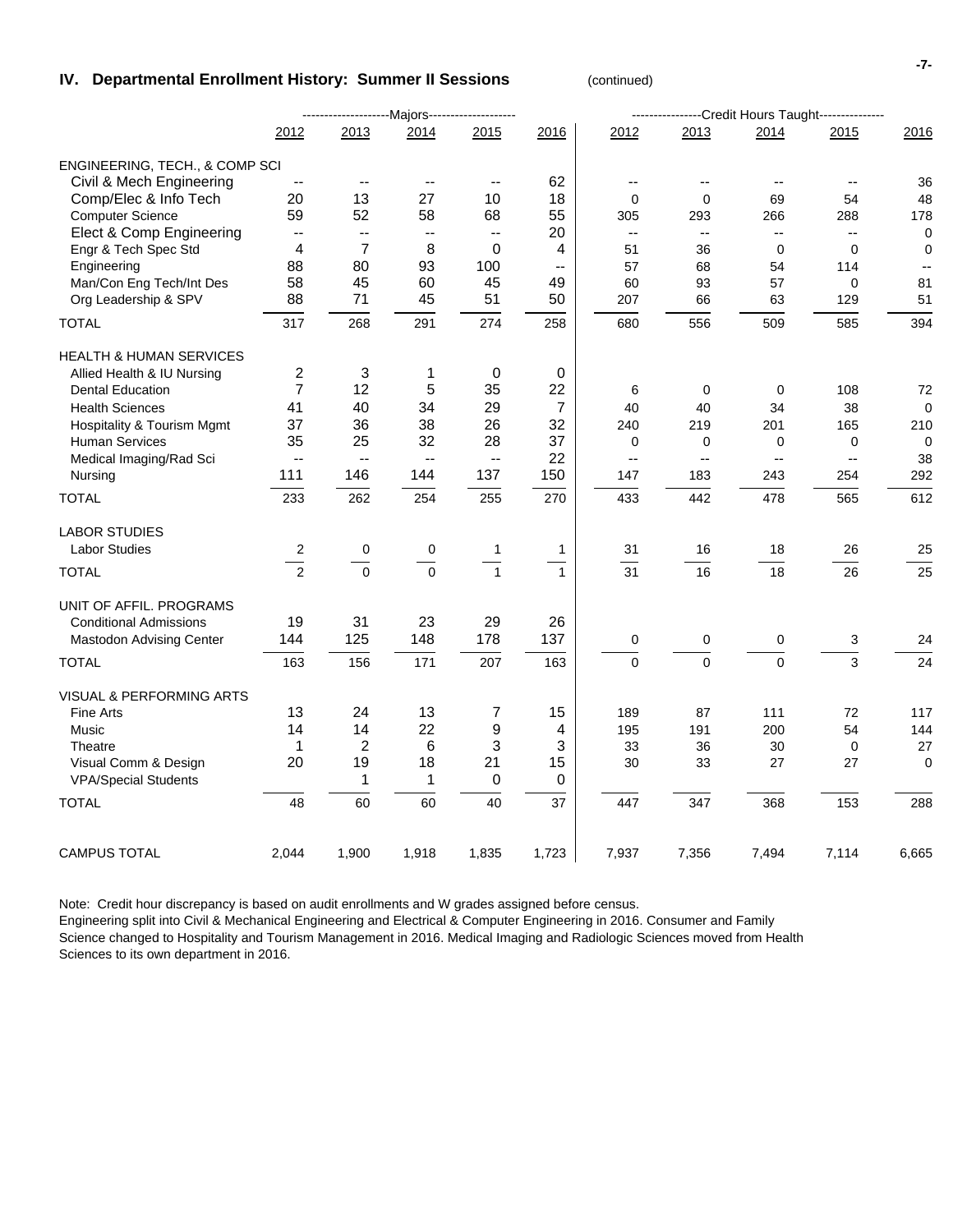## **V. Admissions Information Summary - Summer Sessions**

|                                                                        | 2012           | 2013  | 2014  | 2015           | 2016             |
|------------------------------------------------------------------------|----------------|-------|-------|----------------|------------------|
| <b>Applications for Summer by Month</b><br>А.                          |                |       |       |                |                  |
| March (and prior)                                                      | 350            | 415   | 512   | 358            | 363              |
| April                                                                  | 387            | 286   | 234   | 258            | 214              |
| May                                                                    | 297            | 248   | 202   | 230            | 186              |
| June                                                                   | 128            | 86    | 53    | 97             | 140              |
| July                                                                   | $-$            | 4     | 0     | $\overline{2}$ | $\mathbf 0$      |
| <b>TOTAL</b>                                                           | 1,162          | 1,039 | 1,001 | 945            | 903              |
| Note: Statistics include applications for both Summer 1 and Summer 2.  |                |       |       |                |                  |
| <b>B.</b><br><b>Number of Undergraduate Admissions</b>                 |                |       |       |                |                  |
| <b>Adult Admit</b>                                                     | 16             | 13    | 8     | 8              | 9                |
| <b>GED Admit</b>                                                       | 7              | 1     | 4     | 7              | 0                |
| <b>High School Admits</b>                                              | 78             | 66    | 57    | 79             | 98               |
| <b>Subtotal Beginners</b>                                              | 101            | 80    | 69    | 94             | 107              |
| <b>Transfers</b>                                                       | 121            | 113   | 117   | 130            | 125              |
| IC - Permanent                                                         | 58             | 49    | 53    | 41             | 30               |
| IC - Temporary                                                         | 332            | 292   | 304   | 270            | 249              |
| Readmissions                                                           | 0              | 4     | 1     | 1              | 1                |
| <b>Re-Entries</b>                                                      | 211            | 186   | 163   | 145            | 136              |
| Dual Credit HS Non-Degree                                              | 15             | 24    | 15    | 17             | 14               |
| Non-Degree                                                             | 170            | 159   | 138   | 139            | 138              |
| <b>TOTAL</b>                                                           | 1,008          | 907   | 860   | 837            | 800              |
| Note: Statistics include admissions for both Summer 1 and Summer 2.    |                |       |       |                |                  |
| C.<br><b>Number of Undergraduate Matriculants - Summer II Sessions</b> |                |       |       |                |                  |
| <b>Adult Admit</b>                                                     | 4              | 4     | 3     | 1              | $\mathbf 2$      |
| <b>GED Admit</b>                                                       | $\overline{2}$ | 0     | 1     | 2              | $\boldsymbol{0}$ |
| <b>High School Admits</b>                                              | 34             | 17    | 18    | 21             | 44               |
| <b>Subtotal Beginners</b>                                              | 40             | 21    | 22    | 24             | 46               |
| <b>Transfers</b>                                                       | 47             | 40    | 49    | 44             | 39               |
| IC - Permanent                                                         | 32             | 12    | 20    | 14             | $\overline{7}$   |
| IC - Temporary                                                         | 119            | 100   | 121   | 99             | 90               |
| Readmissions                                                           | 0              | 1     | 0     | $\mathbf 0$    | 1                |
| <b>Re-Entries</b>                                                      | 66             | 47    | 43    | 37             | 48               |
| Dual Credit HS Non-Degree                                              | 9              | 14    | 9     | 13             | $\overline{7}$   |
| Non-Degree                                                             | 63             | 66    | 52    | 71             | 50               |
| <b>TOTAL</b><br>Note: Matriculants are for Summer II only.             | 376            | 301   | 316   | 302            | 288              |

**-8-**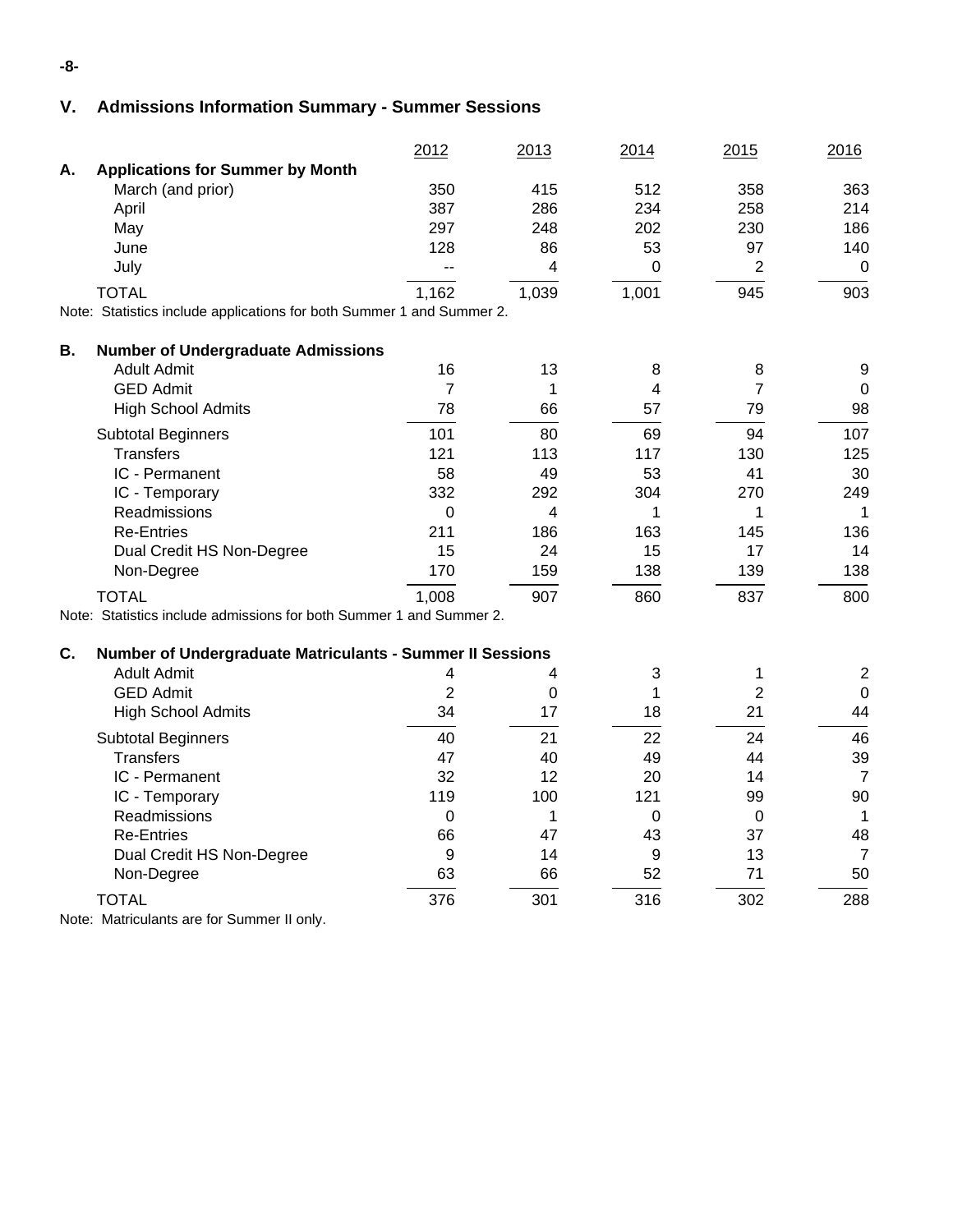#### **VI. Profile of Beginners - Summer Session II**

| А. | <b>Class Rank of Beginners</b> | 2012  | 2013   | <u>2014</u> | <u> 2015</u> | 2016  |
|----|--------------------------------|-------|--------|-------------|--------------|-------|
|    | Top 10% of High School Class   | 21.7% | 23.1%  | 8.3%        | $0.0\%$      | 6.7%  |
|    | Top 20% of High School Class   | 43.5% | 69.2%  | 33.3%       | 15.4%        | 6.7%  |
|    | Top 25% of High School Class   | 43.5% | 76.9%  | 33.3%       | 15.4%        | 6.7%  |
|    | Top 50% of High School Class   | 82.6% | 100.0% | 66.7%       | 53.8%        | 36.7% |

Note: Profiles shown above include only beginners with data on file (68% for class rank in 2016).

| В. | <b>Mean SAT Scores of Beginners</b>    |                                         |       |       |                                        |                                   |
|----|----------------------------------------|-----------------------------------------|-------|-------|----------------------------------------|-----------------------------------|
|    | <b>Mean SAT Critical Reading Score</b> | 517                                     | 504   | 529   | 490                                    | 432                               |
|    | Mean SAT Math Score                    | 538                                     | 521   | 555   | 469                                    | 444                               |
|    | <b>Mean SAT Writing Score</b>          | 510                                     | 505   | 531   | 450                                    | 427                               |
|    | Mean SAT Total Score                   | and the control of the control<br>l.565 | 1.530 | 1,615 | the control of the control of<br>1.409 | $\overline{\phantom{a}}$<br>1,303 |

Note: Profiles shown above include only beginners with data on file (73% for test scores in 2016).

| <b>Mean ACT Scores of Beginners</b> |     |     |     |     |     |
|-------------------------------------|-----|-----|-----|-----|-----|
| English                             | N.M | N.M | N.M | N.M | N.M |
| Mathematics                         | N.M | N.M | N.M | N.M | N.M |
| Reading                             | N.M | N.M | N.M | N.M | N.M |
| Science                             | N.M | N.M | N.M | N.M | N.M |
| Composite                           | N.M | N.M | N.M | N.M | N.M |
|                                     |     |     |     |     |     |

Note: Profiles shown above include only beginners with data on file (N.M. = not meaningful).

| D. | <b>Full-Time/Part-Time Status of Beginners</b> |         |       |       |       |         |
|----|------------------------------------------------|---------|-------|-------|-------|---------|
|    | Full-Time                                      | 15      | 6     | 10    | 12    | 9       |
|    | Part-Time                                      | 25      | 15    | 12    | 12    | 37      |
|    | <b>TOTAL</b>                                   | 40      | 21    | 22    | 24    | 46      |
| Е. | <b>High School GPA of Beginners</b>            |         |       |       |       |         |
|    | $3.50 - 4.00$                                  | 38.2%   | 52.9% | 38.9% | 15.0% | 13.6%   |
|    | $3.00 - 3.49$                                  | 35.3%   | 17.7% | 27.8% | 25.0% | 18.2%   |
|    | $2.50 - 2.99$                                  | 23.5%   | 17.6% | 33.3% | 35.0% | 11.4%   |
|    | $2.00 - 2.49$                                  | $3.0\%$ | 11.8% | 0.0%  | 25.0% | 56.8%   |
|    | $1.50 - 1.99$                                  | 0.0%    | 0.0%  | 0.0%  | 0.0%  | 0.0%    |
|    | $1.00 - 1.49$                                  | 0.0%    | 0.0%  | 0.0%  | 0.0%  | 0.0%    |
|    | $0.00 - 0.99$                                  | 0.0%    | 0.0%  | 0.0%  | 0.0%  | $0.0\%$ |

Note: Profiles shown above include only beginners with data on file (100% for High School GPA in 2016).

## **F. High School Beginners by High School Graduation Type**

| <b>Regular Graduates</b> | 28/93% | 0/0%    | $0/0\%$ | 1/6%    | $0/0\%$ |
|--------------------------|--------|---------|---------|---------|---------|
| Core 40 Graduates        | 0/0%   | 6/35%   | 5/38%   | 8/47%   | 28/85%  |
| Academic Honors          | 2/7%   | 11/65%  | 7/54%   | 8/47%   | 5/15%   |
| Technical Honors         |        | $0/0\%$ | 1/8%    | $0/0\%$ | $0/0\%$ |
| <b>TOTAL</b>             | 30     |         | 13      | 17      | 33      |

Note: Graduation type is shown only for Indiana beginners.

 Beginning in 2013, Indiana high school graduates require a Core 40, Academic Honors, or Technical Honors diploma for IPFW admission. Technical Honors diploma began in 2013. Honors Program Graduate category changed to Academic Honors in 2013. HA = High School admit type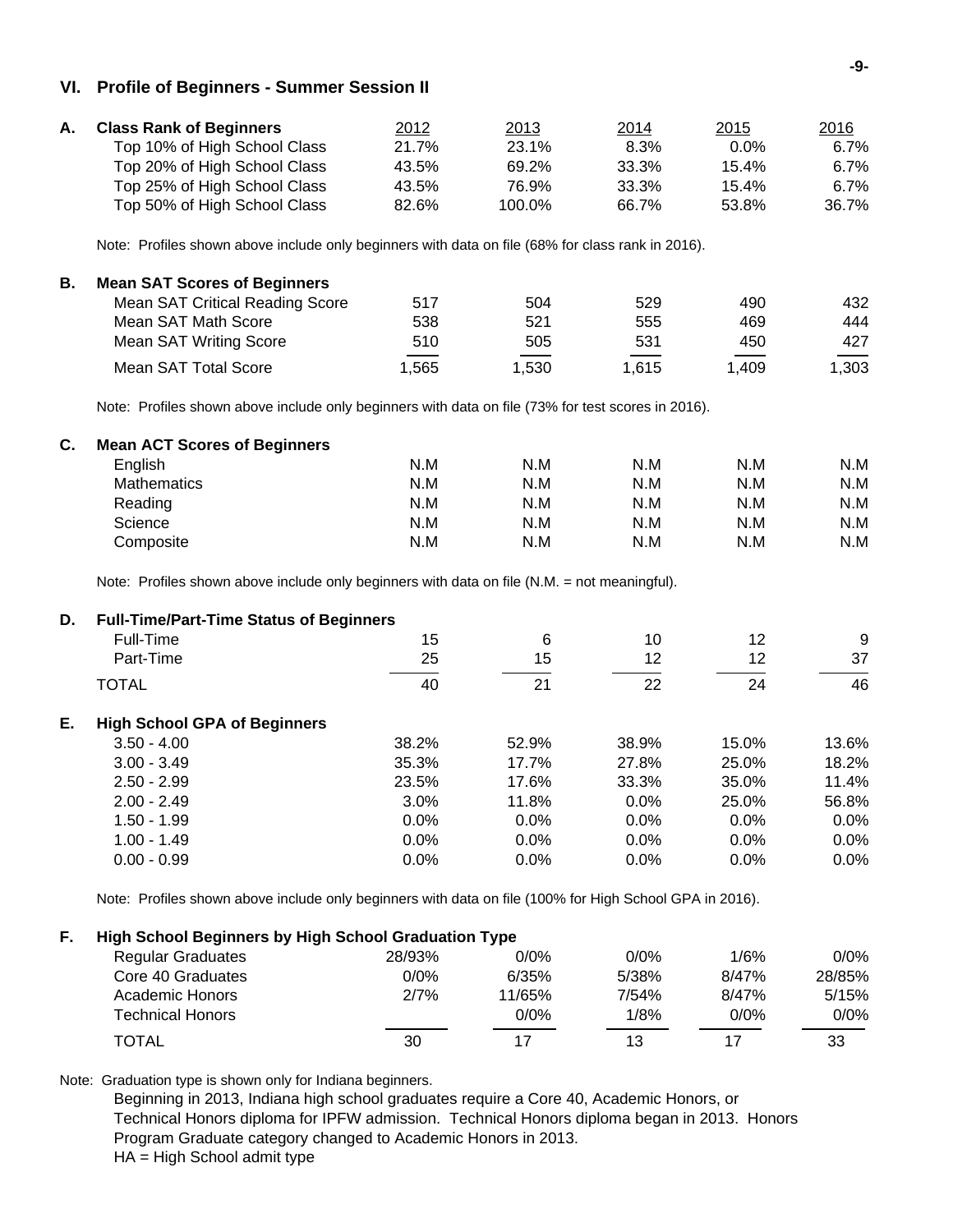## **VII. Schedule of Classes Information - Summer II, 2016**

**A. Classes offered and Closed**

|                                                |                             |                               |                         | Course Level                 |                                |                                 |                                       |
|------------------------------------------------|-----------------------------|-------------------------------|-------------------------|------------------------------|--------------------------------|---------------------------------|---------------------------------------|
| AS<br><b>ANSS</b>                              | 000<br>$\mathbf 0$          | 100<br>$\mathbf 0$            | 200<br>$\pmb{0}$        | 300<br>0                     | 400<br>$\mathbf 0$             | Grad<br>0                       | <b>Total</b><br>0                     |
| <b>ANTH</b>                                    | 0                           | 1                             | 0                       | 0                            | $\pmb{0}$                      | 0                               | 1                                     |
| <b>BIOL</b>                                    | 0                           | 5                             | 8                       | 0                            | $\overline{c}$                 | 23                              | 38                                    |
| <b>CHM</b>                                     | 0                           | 4                             |                         | 0                            | 3                              | 1                               | $\boldsymbol{9}$                      |
| COAS<br><b>COM</b>                             | 0<br>0                      | 0<br>1                        | 0<br>$\overline{c}$     | 0<br>5                       | 0<br>0                         | 0<br>1                          | $\pmb{0}$<br>$\boldsymbol{9}$         |
| <b>CSD</b>                                     | 0                           | 0                             | 0                       | 0                            | 0                              | 0                               | $\pmb{0}$                             |
| <b>ENGL</b>                                    | 0                           | 3                             | 3                       | 4                            | 1                              | 4                               | 15                                    |
| <b>GEOS</b>                                    | 0                           | $\overline{\mathbf{c}}$       | 0                       | 0                            | 0                              | 0                               | 25250                                 |
| <b>HIST</b><br><b>IDS</b>                      | 0                           | 1                             | $\overline{2}$          | $\overline{c}$               | 0<br>1                         | 0                               |                                       |
| <b>ILCS</b>                                    | 0<br>0                      | 1<br>2                        | 0<br>3                  | 0<br>0                       | 0                              | 0<br>0                          |                                       |
| <b>JOUR</b>                                    | 0                           | $\mathbf 0$                   | 0                       | 0                            | 0                              | 0                               |                                       |
| <b>MATH</b>                                    | 0                           | 9                             | $\mathbf{2}$            |                              | 0                              | 2                               | 14                                    |
| PHIL                                           | 0                           | 6                             | $\overline{c}$          | 1                            | 0                              | 0                               | $\boldsymbol{9}$                      |
| <b>PHYS</b><br><b>POLS</b>                     | 0<br>0                      | 2<br>1                        | 3<br>$\overline{c}$     | 0<br>2                       | 2<br>4                         | 0                               | $\bf8$<br>$\overline{9}$              |
| <b>PSY</b>                                     | 0                           | 2                             | $\overline{2}$          | 3                            | 5                              |                                 | 13                                    |
| SOC                                            | 0                           | 1                             | 0                       | 0                            | $\mathbf 0$                    |                                 | $\overline{2}$                        |
| <b>WOST</b>                                    | 0                           | 0                             |                         |                              | 0                              | 0                               | $\overline{2}$                        |
| <b>Total AS</b>                                | $\overline{0}$              | 41                            | $\overline{31}$         | 19                           | $\overline{18}$                | 34                              | 143                                   |
| <b>ACFN</b><br><b>BN</b>                       | 0                           | 0                             | 1                       | 1                            | $\pmb{0}$                      | $\mathbf 0$                     | $\boldsymbol{2}$<br>$\pmb{0}$         |
| <b>BUA</b><br><b>ECON</b>                      | 0<br>0                      | 0<br>0                        | 0<br>5                  | 0<br>0                       | 0<br>0                         | 0<br>$\mathbf 0$                | 5                                     |
| <b>MGMK</b>                                    | 0                           |                               | 0                       | $\boldsymbol{2}$             | $\overline{\mathbf{c}}$        | 6                               | 11                                    |
| <b>Total BN</b>                                | 0                           |                               | $\overline{6}$          | 3                            | $\overline{2}$                 | 6                               | 18                                    |
| EP<br><b>EDES</b>                              | 0                           | 0                             | $\overline{\mathbf{c}}$ | 1                            | $\pmb{0}$                      | $\mathbf 0$                     | $\sqrt{3}$                            |
| <b>EDPS</b><br><b>HPER</b>                     | $\mathbf 0$                 | $\mathbf 0$                   | $\pmb{0}$               | $\mathbf{2}$                 | $\overline{c}$                 | 13                              | 17                                    |
| <b>PPOL</b>                                    | 0<br>0                      | $\mathbf 0$<br>0              | 0<br>0                  | $\mathbf 0$<br>0             | $\pmb{0}$<br>$\overline{c}$    | $\boldsymbol{0}$<br>$\mathbf 0$ | $\pmb{0}$                             |
| <b>Total EP</b>                                | $\overline{0}$              | $\overline{0}$                | 2                       | 3                            | 4                              | $\overline{13}$                 | $\frac{2}{22}$                        |
| ET<br><b>CME</b>                               | 0                           | 0                             | 1                       | 0                            | 0                              | $\mathbf 0$                     | 1                                     |
| CS                                             | 0                           | 3                             | 0                       | 4                            |                                | 0                               | 8                                     |
| <b>ENTS</b><br><b>MCET</b>                     | 0<br>0                      | 0<br>0                        | 0                       | 0<br>1                       | 0<br>0                         | 0<br>0                          | $\pmb{0}$<br>$\mathbf 2$              |
| OLS                                            | 0                           | $\pmb{0}$                     | 0                       | 1                            | 0                              | $\boldsymbol{0}$                | 1                                     |
| <b>TECH</b>                                    | 0                           | $\mathbf 0$                   |                         | 0                            | 0                              | $\mathbf 0$                     | 1                                     |
| <b>Total ET</b>                                | $\overline{0}$              | $\overline{3}$                | 3                       | 6                            | 1                              | $\overline{0}$                  | 13                                    |
| <b>HS</b><br><b>CFS</b>                        | $\mathbf 0$                 | 0                             | 0                       | 4                            | 0                              | $\mathbf 0$                     | $\overline{\mathbf{4}}$               |
| <b>DAE</b><br><b>HSC</b>                       | 0<br>0                      | 1<br>0                        | 1<br>0                  | 0<br>0                       | 0<br>0                         | $\mathbf 0$<br>$\mathbf 0$      | $\begin{array}{c} 2 \\ 0 \end{array}$ |
| <b>HSRV</b>                                    | 0                           | 0                             | 0                       | 0                            | 0                              | 0                               | $\pmb{0}$                             |
| <b>NUR</b>                                     | 0                           | 0                             | 0                       | 3                            | 0                              | 5                               | $\,8\,$                               |
| <b>RADX</b>                                    | 0                           | 0                             |                         | 0                            | 0                              | $\pmb{0}$                       | $\mathbf{1}$                          |
| <b>Total HS</b>                                | $\overline{0}$              | 1                             | 2                       | 7                            | $\overline{0}$                 | $\overline{5}$                  | 15                                    |
| LS<br><b>LBS</b><br>UA<br><b>MAC</b>           | $\mathbf 0$<br>0            | 4<br>1                        | 4<br>0                  | $\overline{\mathbf{c}}$<br>0 | $\ensuremath{\mathsf{3}}$<br>4 | $\mathbf 0$<br>0                | 13<br>5                               |
| <b>VP</b><br><b>FINA</b>                       |                             |                               |                         |                              |                                | $\mathbf 0$                     |                                       |
| <b>MUS</b>                                     | 0<br>0                      | 0                             |                         | 0<br>0                       | 1<br>1                         | 0                               | $\frac{3}{2}$                         |
| <b>THTR</b>                                    | 0                           | 1                             | 0                       | 0                            | 0                              | 0                               | $\mathbf{1}$                          |
| <b>VCD</b>                                     | 0                           | $\mathbf 0$<br>$\overline{2}$ | 0                       | 0                            | 0                              | 0                               | $\pmb{0}$                             |
| <b>Total VP</b><br><b>Campus Total Offered</b> | $\overline{0}$<br>$\pmb{0}$ | 53                            | $\overline{2}$<br>50    | $\overline{0}$<br>40         | $\overline{2}$<br>34           | $\overline{0}$<br>58            | $6\overline{6}$<br>235                |
| <b>Total Closed</b>                            | 0                           | 5                             | $6\phantom{1}6$         | $\,6$                        | 4                              | 5                               | 26                                    |
| <b>Percent Closed</b>                          |                             | 9%                            | 12%                     | 15%                          | 12%                            | $9%$                            | 11%                                   |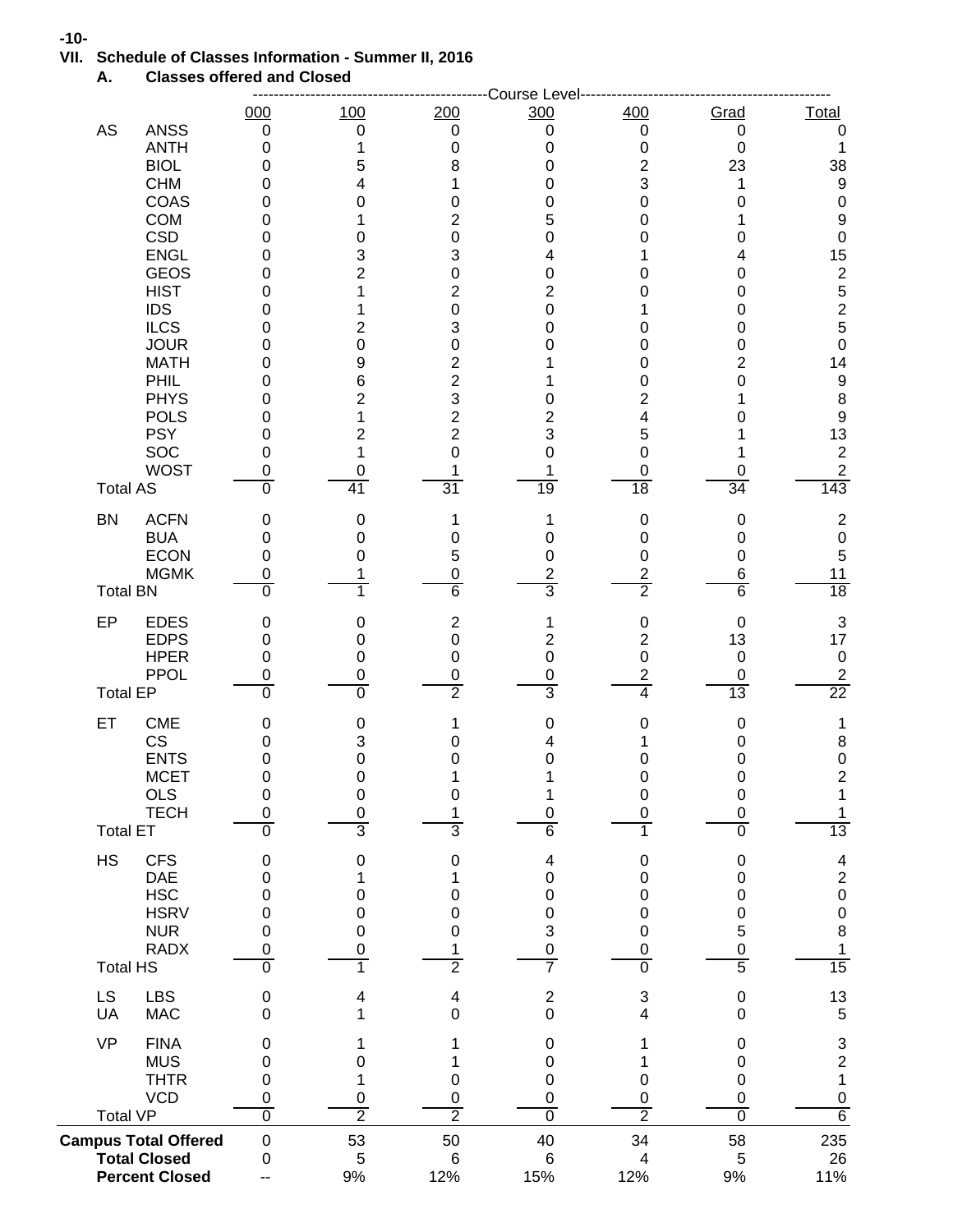## **B. Utilization of General Academic Rooms by Time Periods-Summer II Sessions -11-**

| <b>MTR</b> | ----Percent of Rooms Utilized-----<br>---------------- |                |             |      |             |  |
|------------|--------------------------------------------------------|----------------|-------------|------|-------------|--|
| Pattern    | 2012                                                   | 2013           | 2014        | 2015 | 2016        |  |
| 7:30 a.m.  | 8                                                      | $\overline{4}$ | $\,6$       | 8    | 3           |  |
| 10:00      | 27                                                     | 17             | 17          | 20   | 21          |  |
| 12:30 p.m. | 19                                                     | 13             | 15          | 13   | 14          |  |
| 3:00       | 10                                                     | 11             | 11          | 12   | 11          |  |
| 5:30       | 22                                                     | 14             | 13          | 14   | 10          |  |
| 8:00       | $\mathbf 0$                                            | $\mathbf 0$    | $\mathbf 0$ | 0    | $\mathbf 0$ |  |

Note: Includes only classes beginning in indicated time block. Includes Continuing Education classes.